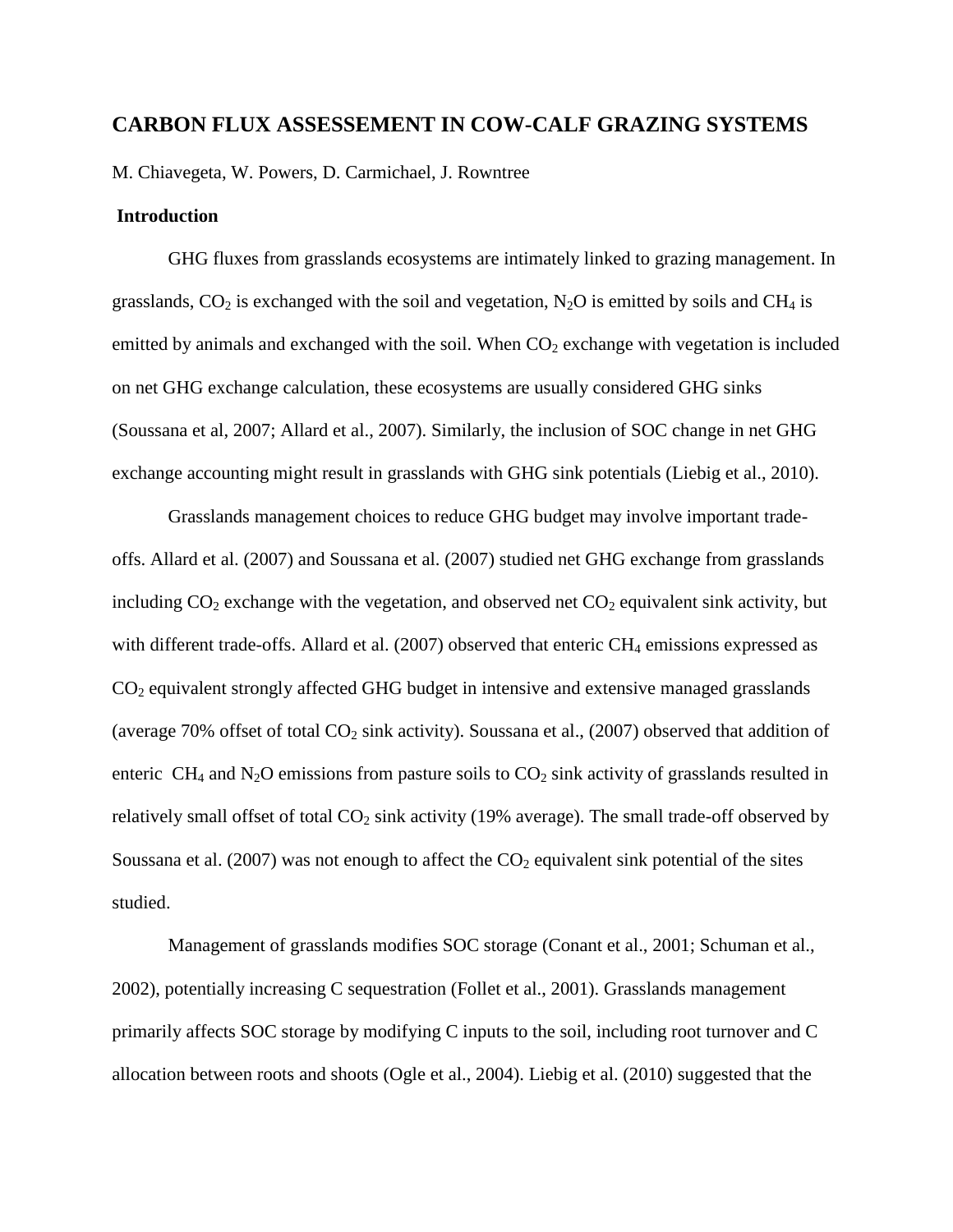factors contributing to net GHG exchange decreased in relative impact in the order of SOC change, soil-atmosphere N<sub>2</sub>O flux, enteric CH<sub>4</sub> emissions, CO<sub>2</sub> emissions associated with N fertilizer production and application, and soil-atmosphere CH<sub>4</sub> flux. Similarly, Roberston et al.  $(2000)$  observed that SOC change and N<sub>2</sub>O flux control net GHG exchange in agroecosystems.

In this study we assessed the net GHG exchange (in terms of Ceq flux) of 2 grazing systems differing in stocking rate and density. We hypothesized that low stocking rate, high stocking density systems have lower C flux resulting from less animals per area, and higher accumulation of SOC because of longer rest periods.

### **Material and Methods**

# **Pasture management and GHG collection**

Cow-calf pairs were managed with 2 rotational grazing management practices differing in stocking rates and density; an intensive system with high stocking rate and low stocking density, and an extensive system with low stocking rate and high stocking density. The system with low stocking rate and high stocking density (SysA) consisted of 120 cow-calf pairs rotating on a total of 120 ha, divided into 0.7 ha paddocks. Cow-calf pairs were moved to a new paddock 3 times daily (at approximately 0600 h, 1200 h and 1800 h). The equivalent stocking rate was 1 cow ha<sup>-1</sup> and the stocking density was approximately 100,000 kg LW ha<sup>-1</sup>. The rest period varied from 60 to 90 d during the course of the growing season depending on plant growth. Cow-calf pairs grazed each paddocks 2 to 3 times per year. The system with high stocking rate and low stocking density (SysB) consisted of 4 cow-calf pairs rotating on 1.6 ha pasture, divided into 0.08 ha paddocks. Cow-calf pairs were moved to a new paddock once daily (at approximately 0800 h). The equivalent stocking rate was 2.5 cows ha<sup>-1</sup> and the stocking density was 28,000 kg LW ha<sup>-1</sup>. The rest period varied from 18 to 30 d during the course of the growing season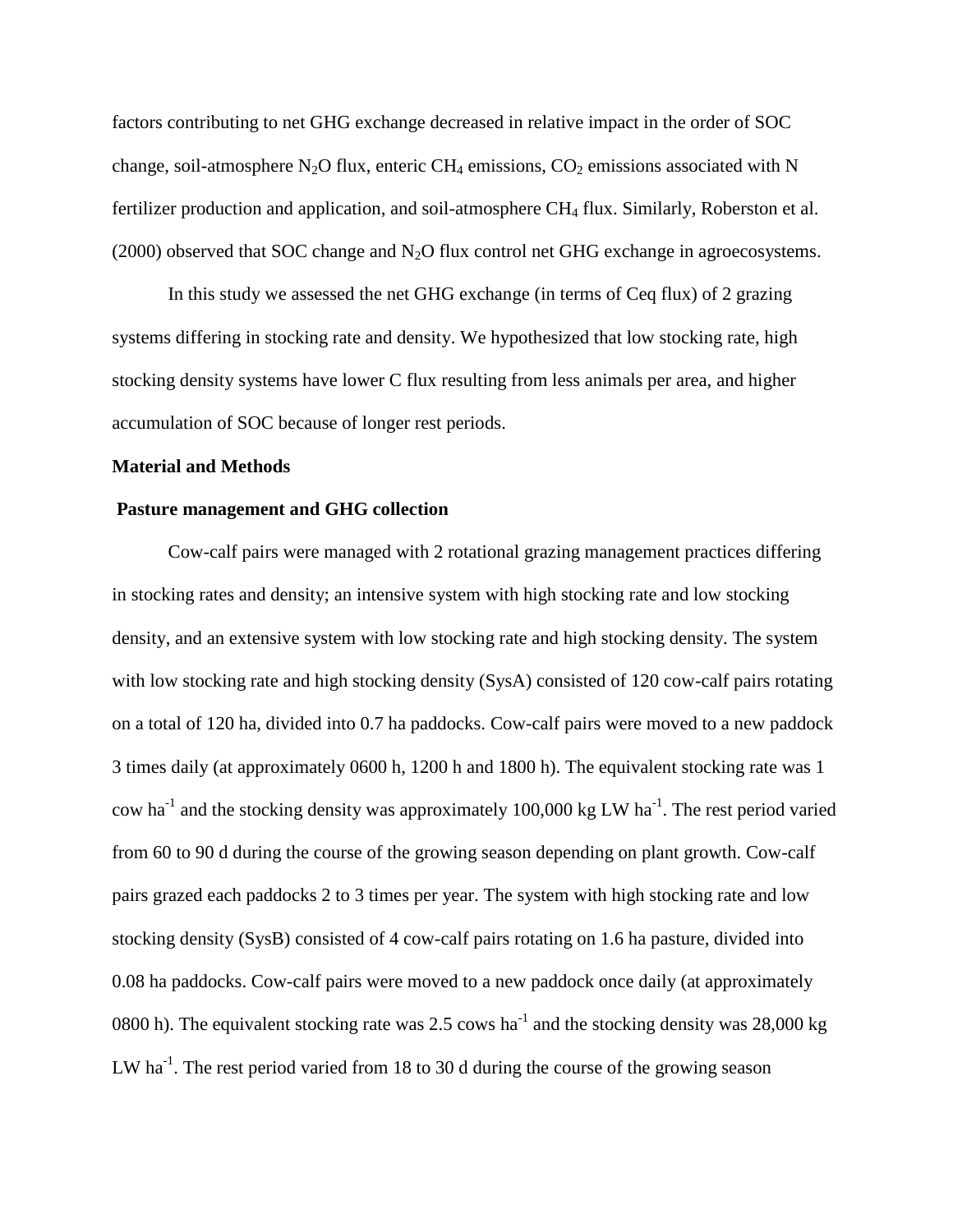depending on plant growth. Cow-calf pairs grazed each paddocks 4 to 5 times per year. The pasture sites in SysB were irrigated as needed, whereas there was no irrigation applied to SysA pasture sites. The only fertilization application was on SysB pasture sites that received urea fertilization (23 kg of actual urea) on June  $3<sup>rd</sup>$  of 2011 (approximately 30 d before the start of gas sampling, see dates below). In addition to these 2 systems, grazing-exclusion pasture sites (GE) were monitored in order to account for GHG emissions from non-grazed pastures. The use of a non-grazed pasture site was important to confirm that any differences found between SysA and SysB were attributed to the grazing management practices implemented. The soil type across treatments pasture sites was predominantly sandy loam.

SysA and SysB areas were sampled during 3 years (2011 to 2013). Sampling for all treatments was repeated in 2 periods; at the beginning of the grazing season (period  $1 - P1$ ) and at the end of the grazing season (period  $2 - P2$ ). The first year was considered a preliminary year, for the purpose of adjusting the methodology for GHG from soils collection. For that reason, GE pasture sites were not sampled, dates of periods monitored were closer together in time as compared to 2012 and 2013, soil bulk density (BD) was not monitored, soil was sampled to 10 cm depth, and enteric CH<sup>4</sup> emissions were not monitored. For details on dates of each period and methodologies used on GHG emissions from soils and enteric  $CH_4$  emissions refer to Chapter 2, section 2.2 and Chapter 3, section 3.2. Soil texture and pH in each treatment are described in Table 2.1, Chapter 2.

Soil sample collection occurred in paddocks most recently occupied by cows. Soil samples were collected from 0.08 ha paddocks (3 pseudoreplicates per treatment). Soil sampling occurred approximately 20 days post-grazing. The sampling dates were: August  $1<sup>st</sup>$ , and August  $28<sup>th</sup>$ , 2011; June 3<sup>rd</sup> and September 15<sup>th</sup>, 2012; June 30<sup>th</sup> and September 28<sup>th</sup>, 2013.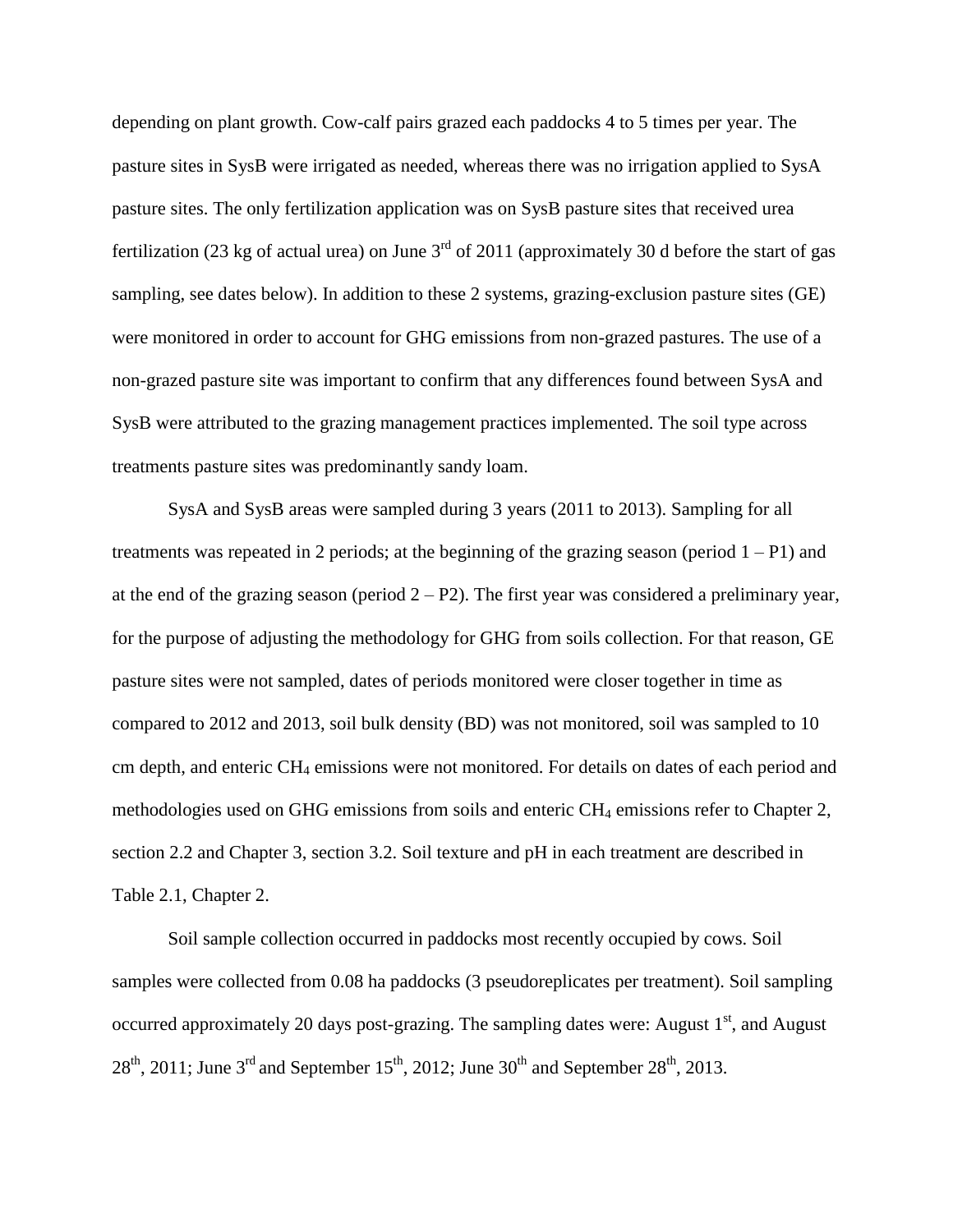### **Soil bulk density determination**

Soil BD samples were collected with a 7.6 cm diameter and 7.5 cm height brass ring, avoiding disturbance of soil structure. Samples were weighed, dried at 105°C to constant weight, and re-weighed. Bulk density was calculated by dividing the dry weight by the soil core volume (Blake and Hartge, 1986). Soil BD was not assessed during 2011. Soil BD was monitored in different depths to allow SOC stock calculation (described below). However the distinction of BD at the 0 to 5 cm and 5 to 10 cm depths was not possible because of the ring height (7.5 cm). For that reason, BD in the top soil was assessed from 0 to 7.5 cm and it was used to calculate SOC stock at 0 to 5 cm and 5 to 10 cm depths. SOC stock at 10 to 20 cm was calculated with BD of 10 to 17.5 cm depth, and SOC stock at 20 to 30 cm was calculated with 20 to 27.5 cm BD.

### **4.2.3. Soil organic matter and C and N stocks determination**

During 2012 and 2013, the soil pool was assessed at different depths: 0 to 5 cm, 5 to 10 cm, 10 to 20 cm, and 20 to 30 cm. SOC and TSN stocks were not monitored during 2011. A 0 to 30 cm depth is often used to report C stocks in soils (Schipper and Sparling, 2011). Previous studies suggest that changes in soil C and N can extend throughout the soil profile rather than just in the topsoil (Schipper et al., 2007; Franzluebbers and Stuedemann, 2009). Therefore, sampling occurred at different depths to illustrate changes along the profile and address the concern that changes in the surface soil may not represent storage in deeper horizons (Blanco-Canqui and Lal, 2008). For each replicate (0.08 ha paddock) 10 soil samples were randomly collected at each depth and composited per paddock. Soil samples were dried at 65°C separated in 2 sub samples. One sub sample was sent to the Michigan State University Soil and Plant Nutrient Laboratory for SOM determination. SOM was determined by wet digestion and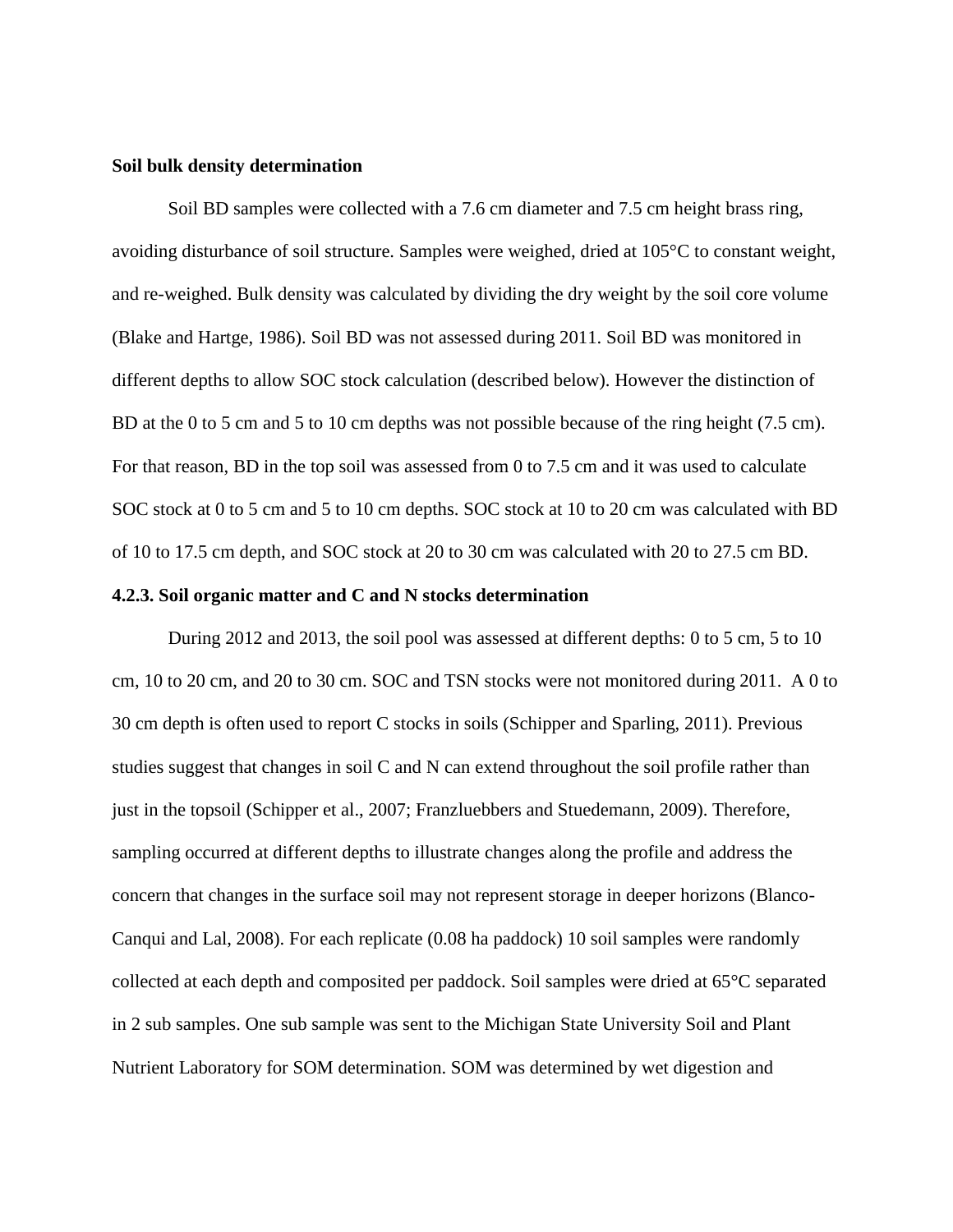colorimetry (Schulte and Hopkins, 1996). The second sub sample was ground manually with a pestle and mortar and sent to Michigan State University Great Lakes Bioenergy Research Center Laboratory for analysis of C and N.

Soil OC and total soil N (TSN) from soil samples were determined by an Elemental Combustion System (ECS 4010 CHNSO Analyzer, Costech, Valencia, CA). The ECS uses combustion and gas chromatography with thermal conductivity detector and helium as carrier gas to determine  $N_2$  and  $CO_2$ . We tested for the presence of inorganic C in the soils of the study area and concluded that no inorganic forms were present, thus total C represents SOC. Carbon: nitrogen ratio was calculated for 0 to 30 cm depths.

Soil OC and TSN stocks were calculated based on soil layers of fixed depth (Equation 4.1). However, given that we observed high variability on BD between years and among treatments, we corrected SOC and TSN values for a fixed mass of soil, as suggested by Ellert et al. (2002; Equation 4.2 to 4.4 use SOC as example of calculations). This approach includes the selection of a reference soil mass  $(M_{ref})$ , which is the lowest soil mass to the prescribed depth from all sampling sites. The  $M_{ref}$  is then used to determine the soil mass to be subtracted from the deepest core segment (excess mass of soil:  $M_{ex}$ ) so that mass of soil is equivalent to all sampling sites

Equation 4.1. Soil organic carbon and nitrogen stock calculated based on soil layers of fixed volume.

$$
SOC_{FD} = \Sigma C_i \times BD_i \times L_i \times 0.1
$$

where SOC<sub>FD</sub> is SOC stock to fixed depth (Mg ha<sup>-1</sup>),  $C_i$  is organic carbon concentration in depth *i* (mg C  $g^{-1}$  dry soil), BD<sub>*i*</sub> is the bulk density of soil in depth *i* (g m<sup>-3</sup>), and L<sub>*i*</sub> is the length of the depth *i* (cm).

Equation 4.2. Determination of soil mass in each depth.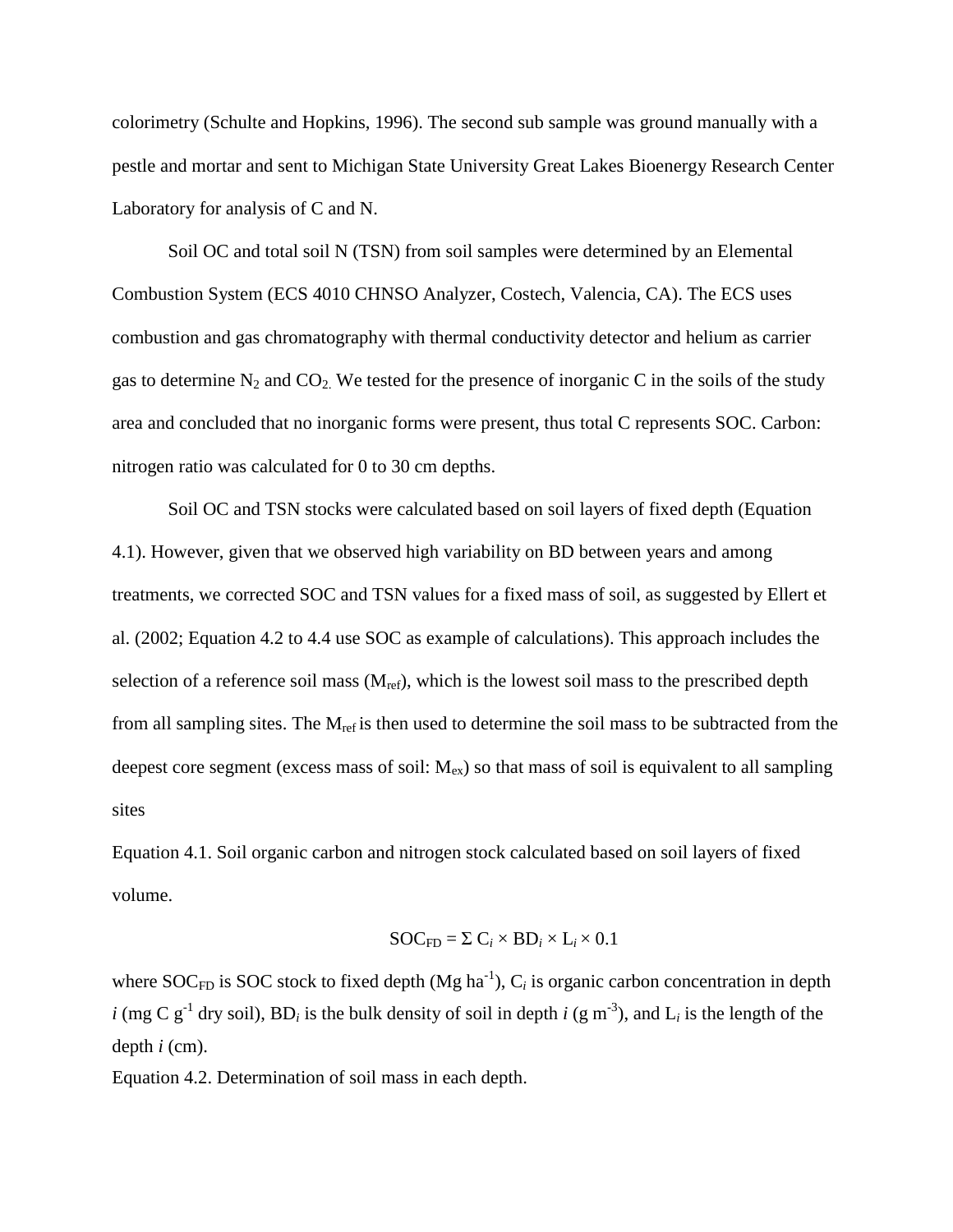$$
M_{\text{soil}} = \Sigma BD_i \times L_i \times 100
$$

where  $M_{\text{solid}}$  is mass of soil to a fixed depth (Mg ha<sup>-1</sup>), BD<sub>*i*</sub> is bulk density of soil in depth *i*  $(g/m<sup>3</sup>)$ , and  $L<sub>i</sub>$  is the length of the depth *i* (cm).

Equation 4.3. Determination of mass of excess soil in each depth.

$$
M_{ex} = M_{soil} - M_{ref}
$$

where  $M_{ex}$  is mass of excess soil (Mg ha<sup>-1</sup>),  $M_{soil}$  is the mass of soil to a fixed depth (Mg ha<sup>-1</sup>), and  $M_{ref}$  is the lowest soil mass selected from all sampling sites and depths (Mg ha<sup>-1</sup>).

Equation 4.4. Determination of SOC stock to fixed mass of soil.

$$
SOC_{FM} = SOC_{FD} - M_{ex} \times C_{dl}/1000
$$

where SOC<sub>FM</sub> is the SOC stock for a fixed mass of  $M_{ref}$ ,  $M_{ex}$  is mass of excess soil (Mg ha<sup>-1</sup>), and  $C_{dl}$  is organic carbon concentration in the deepest depth (mg C  $g^{-1}$  dry soil).

### **4.2.4. C flux calculations**

In this study, fluxes from the ecosystem to the atmosphere are considered a contribution to the atmosphere budget. Therefore, positive GHG emissions indicate emissions to the atmosphere and negative GHG emissions indicate sink activity. According to Chapin et al. (2002) and adapted later by Soussana et al., (2007) the net GHG exchange (NGHGE) of a managed grassland ecosystem is calculated as:

$$
NGHGE = NEE + F_{CH4} + F_{N2O}
$$

where NEE is the net ecosystem exchange of  $CO<sub>2</sub>$  that includes emissions from soil and plant respiration,  $F_{CH4}$  is the CH<sub>4</sub> flux from soil and  $F_{N2O}$  is N<sub>2</sub>O flux from the soil. We adapted the calculation to obtain the net GHG exchange in terms of C equivalent ( $Ceq_{flux}$ ). The  $Ceq_{flux}$  for each site was calculated by adding  $CH_4$  and  $N_2O$  emissions to  $CO_2$  emissions using the global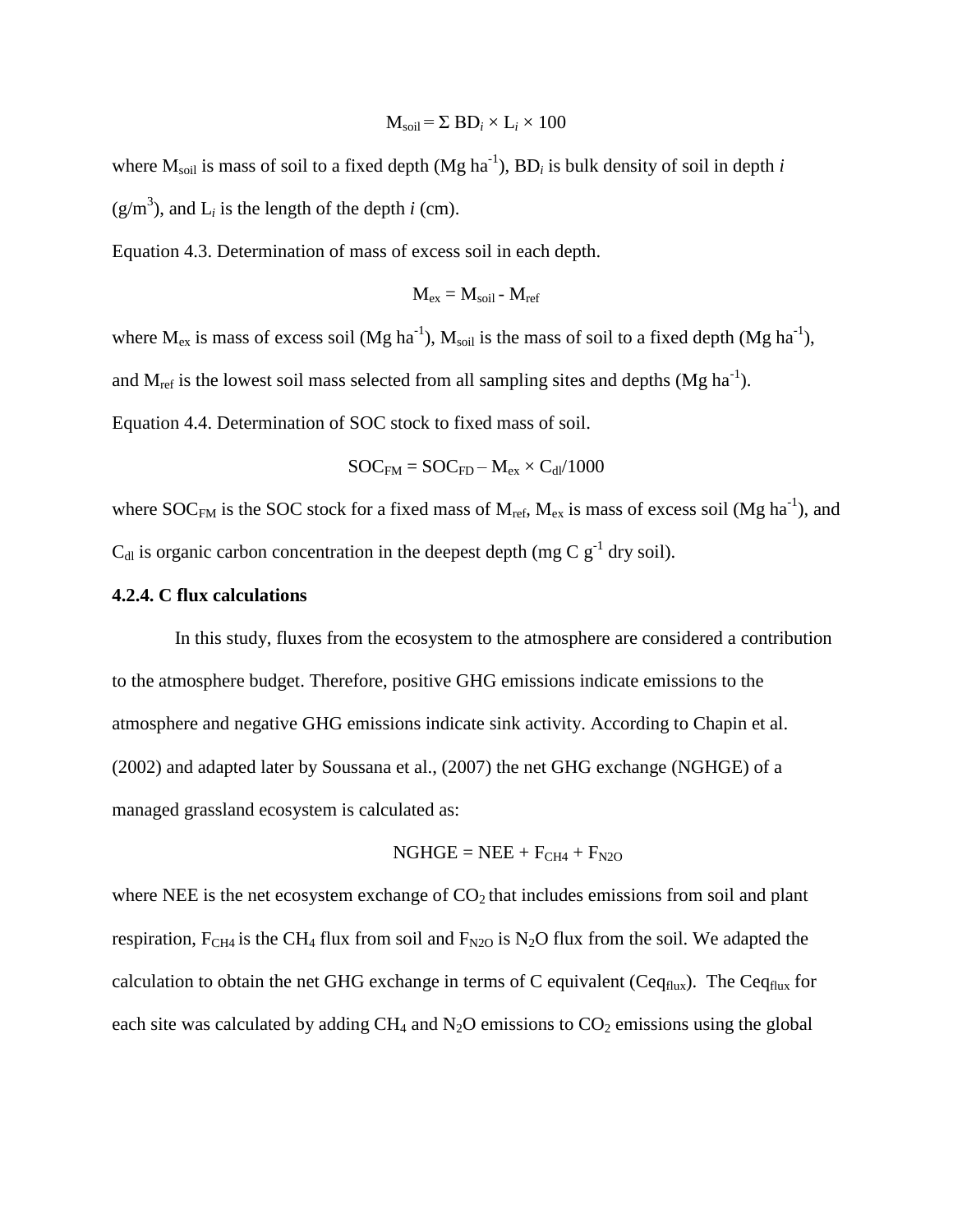warming potential of each of these gases at the 100-year time horizon (IPCC, 2007; GWP<sub>N2O</sub> = 298 and GWP $_{CH4=}$  25), as follows

# $Ceq_{flux} = F_{CO2} + F_{CH4soil} + F_{N2O} + F_{CH4cows}$

where  $F_{CO2}$  is the C equivalent flux of  $CO_2$  from the soil,  $F_{CH4soil}$  is the C equivalent flux of CH<sub>4</sub> from the soil,  $F_{CH4cows}$  is the C equivalent flux of enteric CH<sub>4</sub> from the cows, and  $F_{N2O}$  is the C equivalent flux of N<sub>2</sub>O from the soil. In contrast to Soussana et al. (2007) our  $F_{CO2}$  does not include  $CO<sub>2</sub>$  lost by plant and animal respiration. The largest part of organic C ingested during grazing is highly digestible and is respired shortly after intake (Soussana et al., 2007). Additional C loss (5% of digestible C) occurs through enteric  $CH_4$  emissions, which was accounted for by the term  $F_{CH4cows}$ . We did not account for enteric  $CH_4$  from the calves. The non-digestible C (from 25 to 40% of the intake depending on herbage digestibility) is returned to the pasture mainly as feces (Soussana et al., 2007). We did not differentiate between manure-derived emissions and soil-derived emissions. Soil emissions sampling was post-grazing and hence we assume that any emissions from feces or urine decomposition is accounted for in the soil term.

Soussana et al. (2007) and Chapin et al. (2002) included the C lost from the system through plant biomass export. Because our calculations are limited to the grazing season we assumed no C loss via herbage cutting and removal from the sampled sites. C loss from herbage decomposition on top of the soil is assumed to be included in  $CO<sub>2</sub>$  and  $CH<sub>4</sub>$  emissions from the soil, SOM and SOC content. There was no addition of C into our systems by organic fertilization and hence it is not included on the calculations. We did not account for C leaching from pasture soils.

In order to allow summation of GHG fluxes from soil and cows and determination of Ceq<sub>flux</sub>, F<sub>CH4cows</sub> (originally in g CH<sub>4</sub> cow day<sup>-1</sup>) was converted to an area basis (g CH<sub>4</sub> ha d<sup>-1</sup>),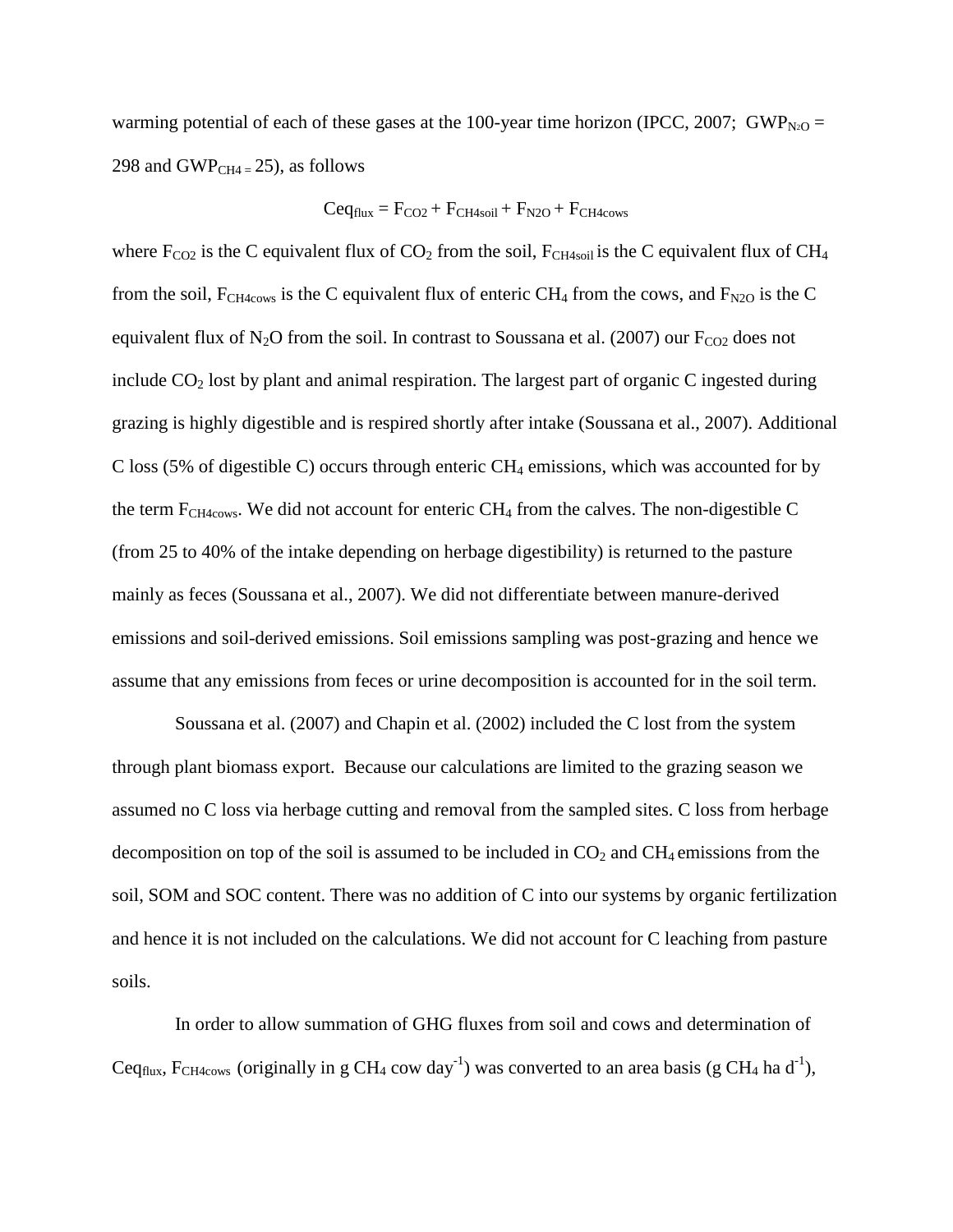using stocking rates of each system:  $SysA = 1$  cow ha<sup>-1</sup>, and  $SysB = 2.5$  cows ha<sup>-1</sup>. We monitored only the grazing season and the  $Ceq_{flux}$  is shown as daily average flux, because extrapolation to annual flux would be inaccurate.

SOC stock change was not included in the Ceq<sub>flux</sub> determination because SOC content was monitored for a period of 2 years, which is not considered long enough to detect accurate SOC changes (Schuman et al., 2002). However, we consider SOC stock in our discussion of Ceqflux because the main objective of this study was to show the importance of looking at different pools when assessing GHG emissions from grazing systems. SOC stock is an important pool to consider in any C flux accounting.

# **4.2.5. Statistical analysis**

SOC and TSN stocks data were analyzed as a completely randomized design. Statistical analyses were performed using SAS Software (Version 9.2; SAS Institute, 1987). Paddocks were considered experimental units and were treated as the random term, and the compressed term  $year \times period$  was considered a repeated measure. We associated the effects of year and period to the variability of the data, and hence means are shown pooled my year and period. The main reason for showing pooled means was that the length of this study was not long enough to allow assessment of SOC change in time, and showing means by year could lead to inaccurate conclusions. All tests were performed with 95% confidence ( $\alpha$  = 0.05). Soil and animal GHG emissions data were analyzed as described in Chapter 2, Section 2.3.3 and Chapter 3, Section 3.2.3, respectively.

Ceqflux data were analyzed as a completely randomized design. Paddocks were considered experimental units and were treated as the random term, and the compressed term  $year \times period$  was considered a repeated measure. When the main effect of year was significant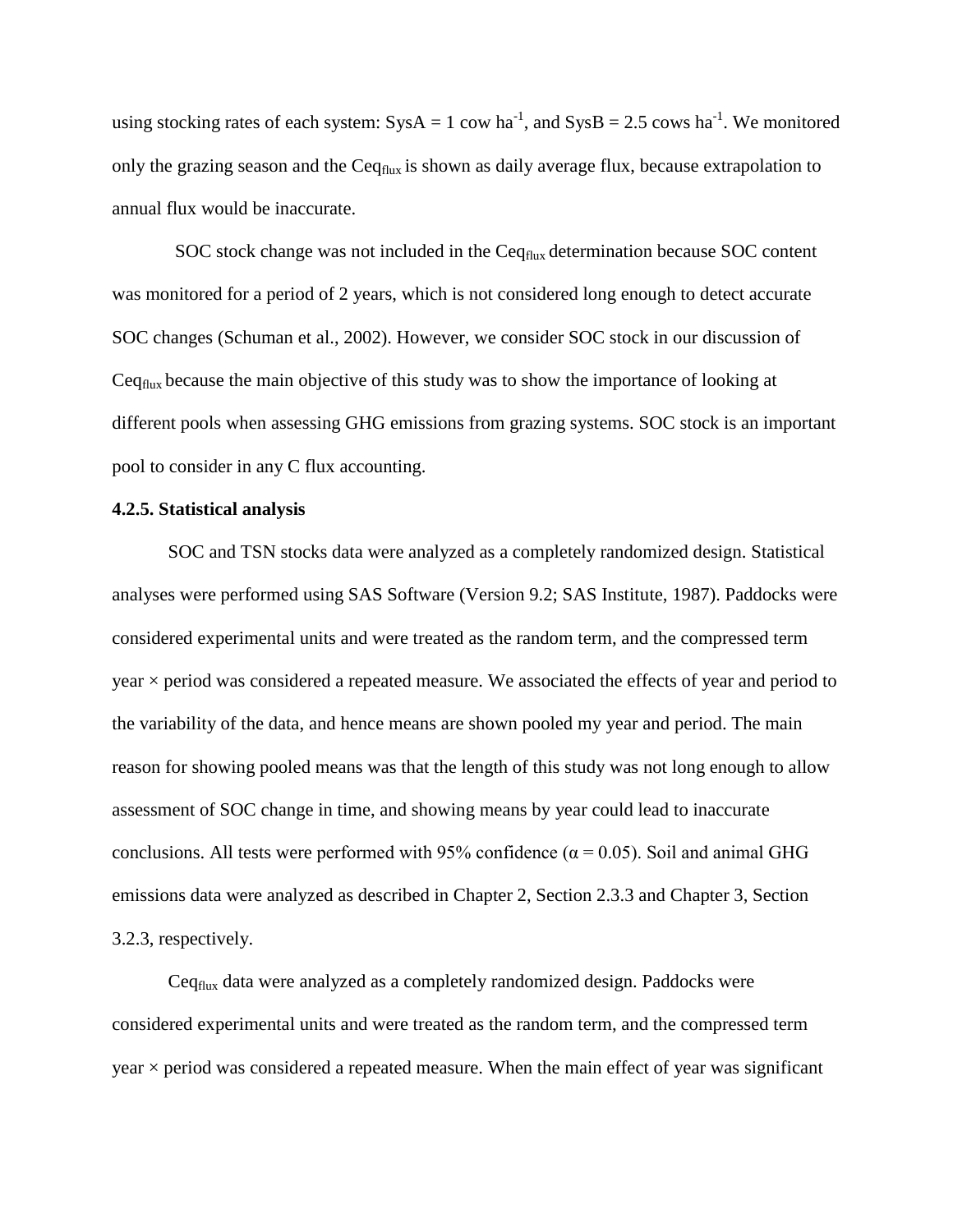differences were discussed separately by year. When the main effects of treatment or period were significant the interaction treatment  $\times$  period was evaluated and pre-planned comparisons within treatment and period were performed. All tests were performed with 95% confidence ( $\alpha$  = 0.05).

#### **Results and Discussion**

### **Soil characteristics**

Soil sampling was performed in different pasture sites during each year and period sampled, depending on animal management. The sampling sites in GE were maintained constant for all sampling occasions. A summary of particle size fractions in each pasture size is described in Table 2.1, Chapter 2.

Soil BD values were different from 2012 to 2013 ( $P < 0.01$ ), but did not change from P1 to P2 ( $P = 0.19$ ). Therefore means are poled by period. Soil BD increased with soil depth but no treatment effects were observed (Table 4.1). The accumulation of litter over time is a result of rotational grazing, with adequate rest periods for regrowth. The presence of organic litter dissipates the animal trampling impact, resulting in less compaction and lower soil BD of the soil (Sanjari et al., 2008). The accumulation of litter protected grazed soils from compaction, resulting in no BD differences between grazing systems and GE. Savadogo et al. (2007) and Franzluebbers and Stuedemann (2009) reported BD values similar to this study.

Soil BD has been found to increase because of grazing in soils with large quantities of fine soil particles  $(clay + silt)$  that are more sensitive to animal traffic and compaction (Vanhaveren, 1983; Abdelmagid et al., 1987). Our pasture sites were predominantly comprised of sand particles, and mostly sandy loam.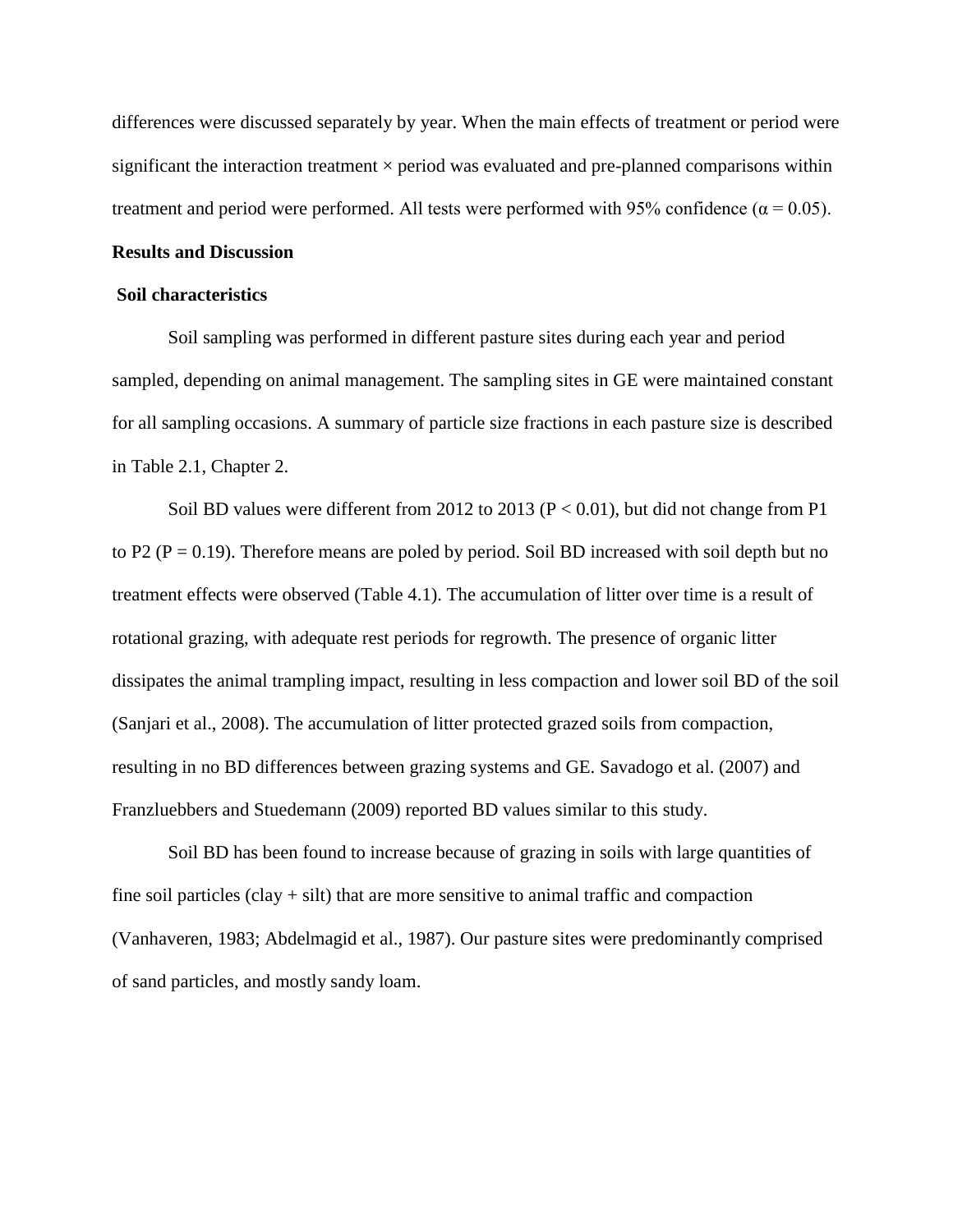# **4.3.2. SOC and TSN stock and SOM content**

We observed year and period effects on SOC stocks ( $P < 0.01$  and  $P = 0.05$ , respectively), which are likely associated to spatial and temporal variability. Soil C stocks display high spatial variability, especially in grasslands. Cannell et al. (1999) found a coefficient of variation of 50% when evaluating spatial variability of C stocks in grasslands as compared to 15% in arable lands. Previous research have associated the variability to sampling at different depths (Bird et al., 2002), climate (Conant et al., 2001), texture (mainly clay content; Parton et al., 1987), and lack of evaluation of C distribution within the grazing system (Schumann et al., 1999). The ability to detect change in SOC stocks depends on the time since the original sampling, spatial homogeneity of the soil and intensity of sampling (Schipper et al., 2010). In this study, sampled paddocks (pseudoreplicates) were different at each year and period (see Section 4.2.), which did not allow spatial homogeneity between soil samples. In addition, Conant et al. (2001) suggested that periods of 5 to 10 years for a field scale study would be adequate to detect changes in SOC stock. Therefore, the change observed from 2012 to 2013 cannot be associated to SOC stock change (i.e. accumulation or loss). However, because the studied grazing systems were implemented at the study site for 5 years prior to 2012, the relative change between treatments may be considered.

Table 4.2 illustrates SOC stock means by treatment pooled by year and period. On average, SOC stock was higher for SysB pasture sites, and the difference between GE and SysA was not significant (63, 42 and 47.4 Mg C ha<sup>-1</sup> for SysB, GE and SysA respectively,  $P < 0.01$ ). In SOM, N and C are predominantly covalently bonded (Schipper et al., 2010) and thus the pattern of TSN accumulation in pasture sites was highly correlated to SOC accumulation (Table 4.2). SysB pasture sites had higher TSN stocks compared to GE and SysA (4.85, 3.44 and 3.95 Mg N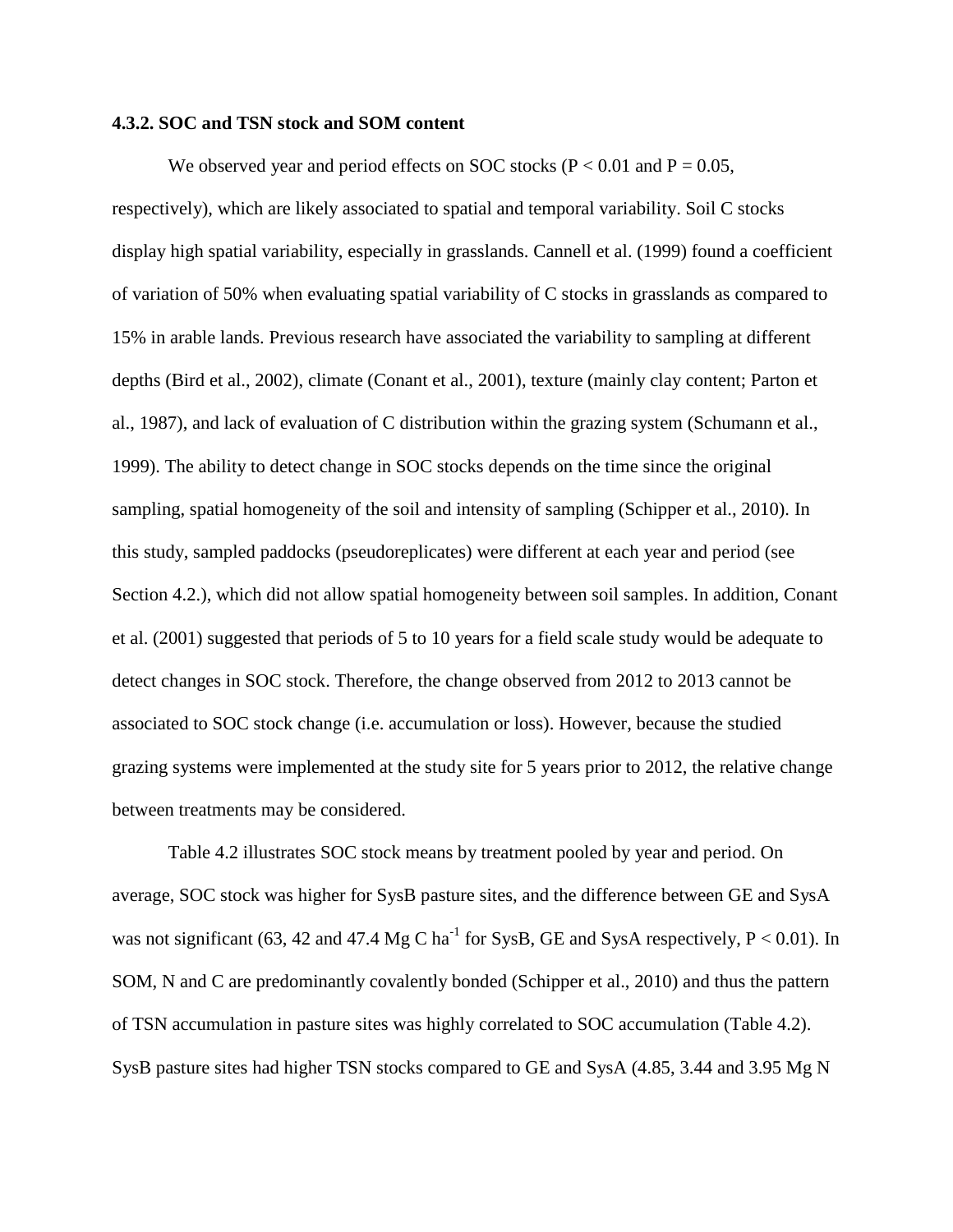ha<sup>-1</sup>, for SysB, GE and SysA respectively,  $P < 0.01$ ). A similar relationship between C and N reported by Pineiro et al. (2009).

The effects of grazing management on C cycling and distribution has been evaluated before, however, literature does not yet suggest a clear relationship between grazing management and C sequestration. Some studies have reported no effect of grazing on SOC stock (e.g. Milchunas and Laurenroth, 1993), others reported increases (Weinhold et al., 2001) or a decrease (Derner et al., 1997). Differences in findings between SOC stocks and grazing management has been associated with factors that affect C cycling and sequestration potential on grasslands, such as: climate, inherent soil properties, landscape position, plant community composition, and grazing management practices (Reeder and Schuman, 2002). The management applied to the land affects soil's ability to retain organic C. Practices that increase plant productivity and C inputs to the soil, and decrease soil exposure to sunlight and erosion allow greater C accumulation (Parton et al., 1987).

Reeder and Schuman (2002) studied the impact of heavy or light grazing on SOC stocks, compared to non-grazed areas. In their evaluation of the 0 to 30 cm layer, they observed significantly higher SOC stock in grazed pastures (67 Mg C ha<sup>-1</sup>) compared to non-grazed pastures (58 Mg C ha<sup>-1</sup>). The range of SOC stock observed was from 55 Mg C ha<sup>-1</sup> to 100 Mg C ha<sup>-1</sup>. We observed wider range of SOC stock values among all treatments (from 25 to 113 Mg C ha<sup>-1</sup>; data not shown). The greater variability observed in this study might be associated to the sampling in different pasture sites at each year and period. Sanjari et al. (2008) observed lower SOC stock values for rotational grazing, continuous grazing and non-grazed pasture sites in 5 years of monitoring (on average 25 Mg C ha<sup>-1</sup>). However, increased SOC content in rotational grazing pasture sites compared to continuous grazing or non-grazed pasture sites was observed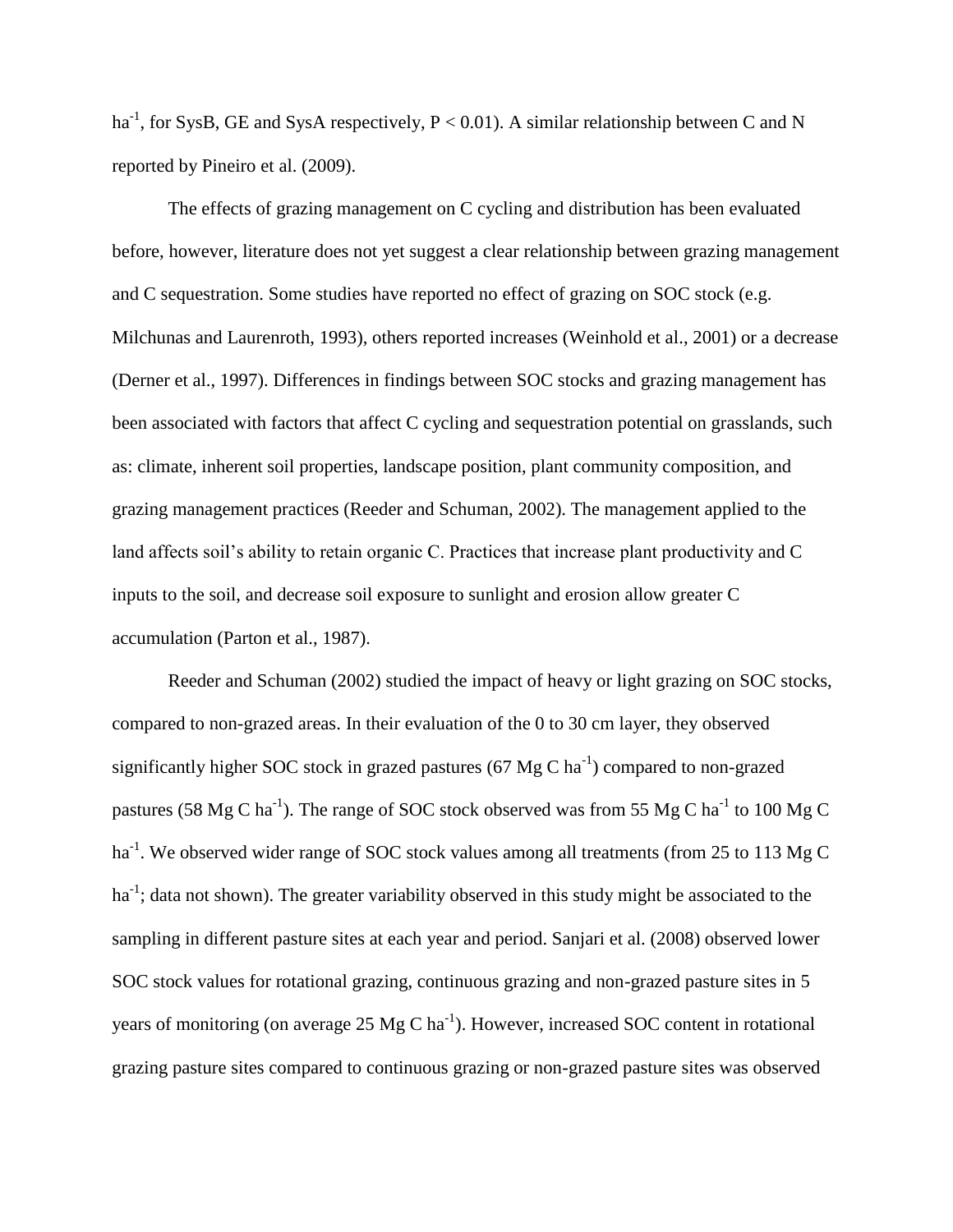by Sanjari et al. (2008) and associated to greater grass growth and rest periods. Southorn (2002) attributed the greater SOC accumulation in rotational grazing systems to the larger proportion of plant material being incorporated into the soil. In addition, adequate rest periods is a key driver in the recovery of grazed species and increase in aboveground organic material, followed by its subsequent incorporation into the soil, resulting in increased SOC (Gillen et al., 1991).

In this study, SysA pasture sites were given longer rest periods (60 to 90 d) than SysB pasture sites (18 to 30 d). Nevertheless, the increased SOC stock of SysB pasture sites suggested that grazing management of SysB is increasing SOC stocks at a faster rate than SysA or GE ( $P <$ 0.01; Table 4.2). Naeth et al. (1991) suggested that grazing, such as that in SysB, reduces litter mass accumulation because animal traffic enhances physical breakdown and incorporation of litter into the soil. It is likely that more frequent grazing in SysB reduced litter accumulation, and enhanced physical breakdown increasing litter decomposition and incorporation into the soil. Frequent grazing also could have stimulated forage and roots development, increased soil water content and microbial development, enhancing the rate of decomposition of litter and transfer of C into deeper layers of the soil (Sharif et al., 1994). Root decay, although not measured in this study, was identified as another reason for increased SOC under rotational grazing systems. Intensive defoliation under a single grazing event results in cessation of plant respiration, leading to death of roots within a few hours after grazing, in order to equalize biomass (Sanjari et al., 2008). In SysB defoliation was intensive and more frequent than in SysA.

In SysA, forage offered to cow-calf pairs was mature and in reproductive stage, which resulted in selective grazing by cows for higher quality plants (see discussion on Chapter 3, Section 3.3.3). Forage that was not ingested was trampled down, resulting in greater litter accumulation on soil surface (Table 3.1, Chapter 3). The significantly lower SOC stock in SysA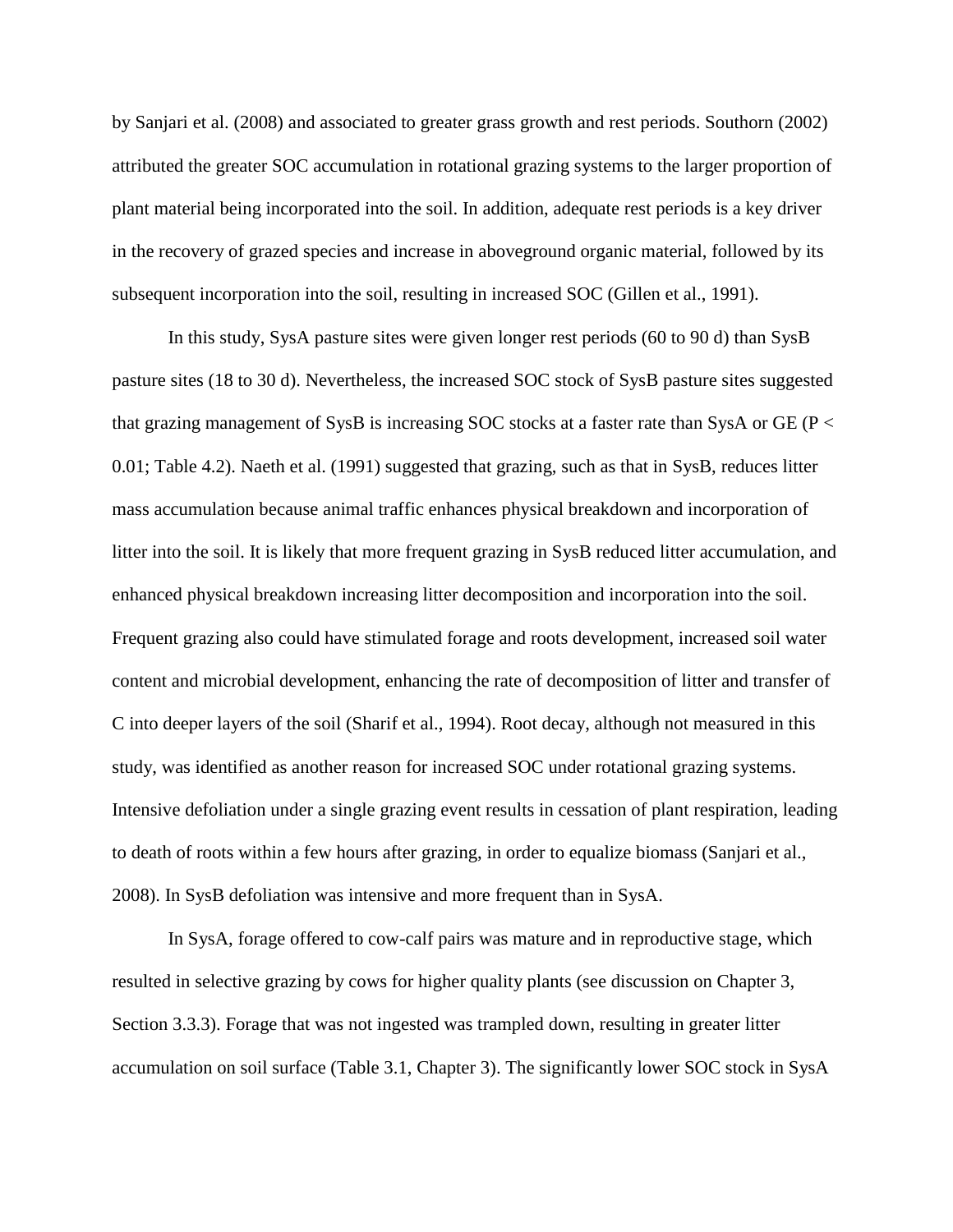and GE compared to SysB might be the result of immobilization of C in excessive aboveground plant litter, due to longer rest periods (SysA) or non-grazing (GE).

Soil organic C constitutes approximately 60% of SOM (Bardgett et al., 2009). Consequently, the differences in SOM content between treatments were similar to the differences observed for SOC stocks. SysB had higher SOM content to 30 cm than SysA or GE that did not differ  $(4.07\%, 3.33\%$  and  $3.22\%,$  for SysB, SysA and GE, respectively, P < 0.01). SOM decreased throughout the soil profile in all treatments (Figure 4.1).

In SysA pasture sites, animal trampling was more intense at each grazing occasion (due to higher stocking density), but it was less frequent (longer rest periods). The higher stocking density might have contributed to the formation of litter on soil surface, but without frequent animal trampling, it is likely that litter decomposition happened at a slow rate. Because of higher stocking density, cow-calf pairs grazed each paddock of SysA for a short period of time (8 to 12 h). The short time of grazing was likely not prolonged enough to accelerate litter decomposition and incorporation into the soil. Reeder and Schuman (2002) suggests that a build-up of litter on the soil surface affects soil temperature and soil water content, which will, in turn, affect plant residue and SOM decomposition rates.

When observing the SOC distribution along the soil profile, SysB contained higher SOC content in the 20 to 30 cm layers compared with SysA ( $P = 0.02$ ) and GE ( $P = 0.03$ ; Figure 4.2). It was interesting to find that SysB pasture sites had accumulated C mainly in deeper layers. We expected that, because of the long rest period and lack of irrigation on SysA, deep-rooted plant species would develop and significantly contribute to SOC accumulation in deeper layers, as it was observed before (Fisher et al., 1994). However, botanical composition did not support that hypothesis (Table 3.2, Chapter 3). Legumes were found to be present on both SysA and SysB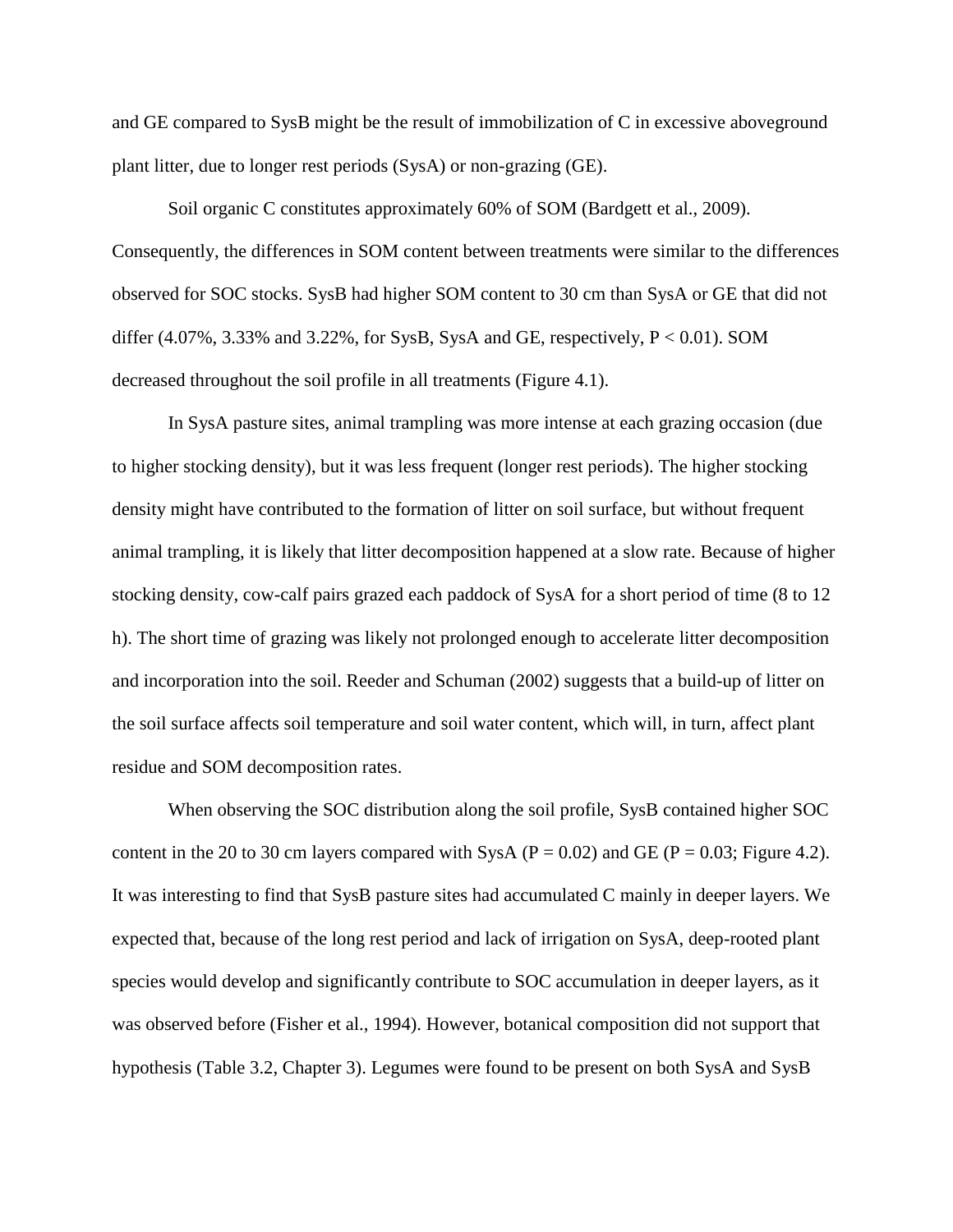pasture sites, and the same grasses species were found on both systems (although on different proportions).

The surface depth (0 to 10 cm) generally contains the highest levels of labile C, indicative of rapid turnover. This labile C is important mainly to ecosystem function and microbial development. It represents the C participating in C cycling within the ecosystem and is not representative of sequestered C. Carbon sequestered in deeper layers, indicates favorable conditions for root penetration and high levels of microbial activity. Deeply sequestered C enhances ecosystem hydrology and nutrient recycling. Additionally sequestration of C on deeper layers provide long-term benefits, because C is less susceptible to loss from surface-soil disturbances (Franzluebbers and Stuedemann, 2009). Our data supports earlier findings that change in soil C can extend throughout the soil profile (Schipper et al., 2010; Schipper et al., 2007). Schipper et al. (2010) observed that despite the apparent long residence time of soil C in deep horizons, SOC moves through 1 m-deep horizons more rapidly than previously thought. The frequent trampling effect caused by the cow-calf pairs in SysB resulted in disruption of surface soil crust and soil aggregates, increasing SOM decomposition and SOC incorporation in deeper depths (Liu et al., 2004; Neff et al., 2005). Intensive grazing has been associated to high rate of SOM decomposition (Sanjari et al., 2008).

TSN concentration was also highly stratified with depth and followed SOC accumulation (Figure 4.3). Conant et al. (2005) and Franzluebbers and Stuedemann (2009) find that changes in SOC stock were closely related to changes in TSN stock. There are potential benefits as a result of coupling between soil C and N changes. For example, the sequestration or loss of 1 Mg C is associated with approximately 100 kg of N gained or lost (Schipper et al., 2010). There was no treatment effect on C:N ratio (Table 4.2). The relatively high C:N ratio observed in this study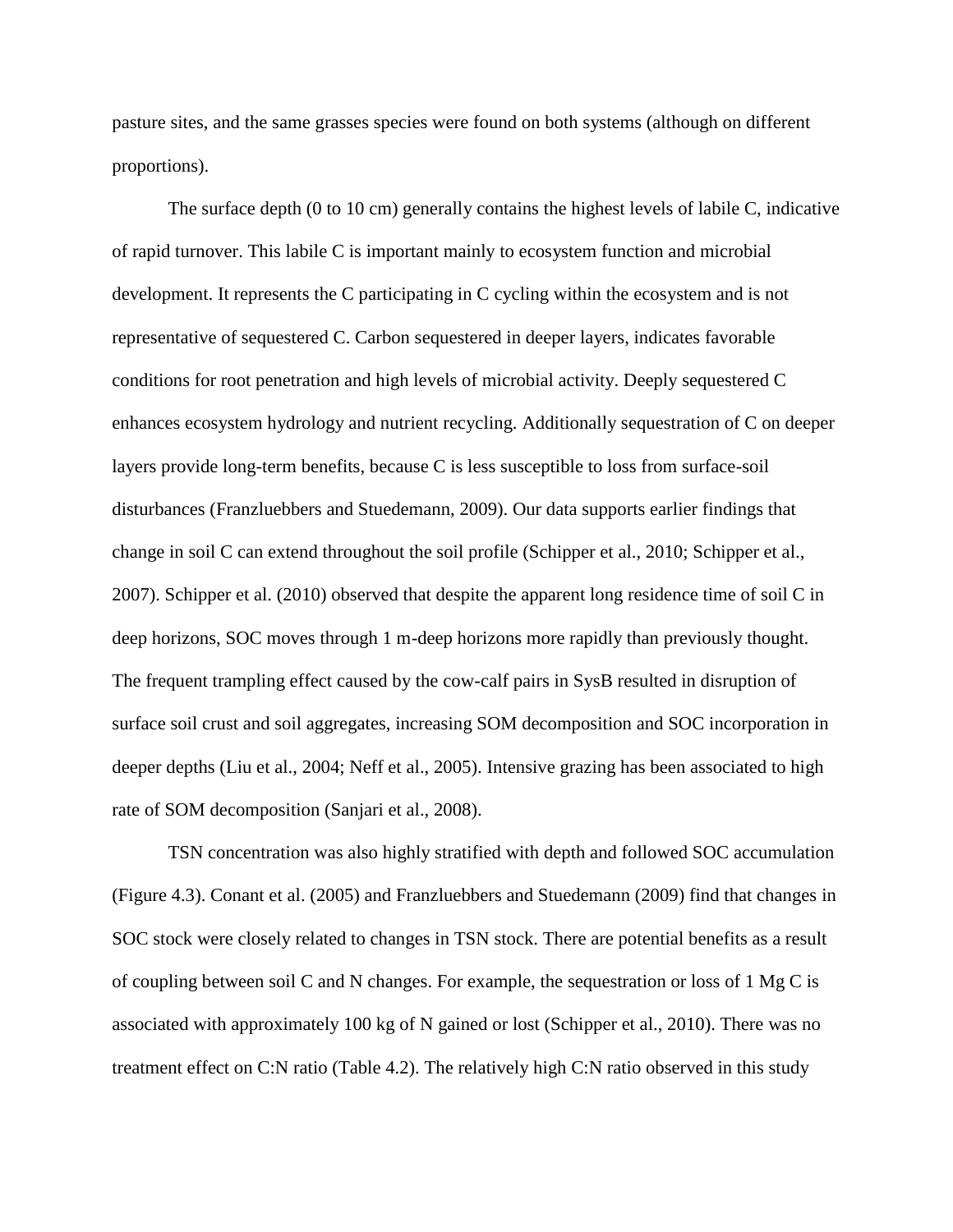suggest that C and N immobilization is the dominant processes over mineralization (Du Preez and Snyman, 1993).

### **Total C equivalent flux**

Means are shown separately by year and period for  $F_{CO2}$ ,  $F_{CH4soli}$ ,  $F_{N2O}$ ,  $F_{CH4cows}$  and Ceq<sub>flux</sub> (year effect  $P < 0.01$ ; Table 4.3). Daily means are presented in order to allow discussion on the overall Ceq<sub>flux</sub> between grazing systems and non-grazed pasture sites (Table 4.4).

*Grazing systems versus non-grazed pasture sites* - Generally, grazing systems had higher Ceqflux than GE pasture sites, except during P2 of 2012, when the difference between SysA and GE was not significant (Table 4.3). The increased  $Ceq_{flux}$  from grazing systems was expected because F<sub>CH4cows</sub> was considered zero for GE. However, the difference between grazing systems and GE was substantially small.

The initial hypothesis was that  $C_{eq_{flux}}$  would be increased in grazing systems not only due to enteric CH4, but also because of manure decomposition in pasture soils. However, during 2012 the difference between grazing systems and GE was approximately 3 kg C ha  $d^{-1}$ , which approximates  $F_{CH4cows}$ . This suggests that during 2012, grazing did not increase GHG flux from the soil. The Ceq<sub>flux</sub> pooled by treatment during 2012 (average 10.3 kg C ha d<sup>-1</sup>) was greater when compared to 2011 (9.6 kg C ha d<sup>-1</sup>) and 2013 (19.8 kg C ha d<sup>-1</sup>). The year of 2012 was relatively dry, with precipitation concentrated in a few days during the grazing season (Table 2.1, Chapter 2). The low soil moisture content could have decreased GHG flux from the soil in all pasture sites. The year of 2011 does not include F<sub>CH4cows</sub>.

During 2013, the difference in Ceq<sub>flux</sub> between grazing systems and GE was greater (approximately 8 kg C ha d<sup>-1</sup> during P1, and 11 kg C ha d<sup>-1</sup> during P2) than the contribution of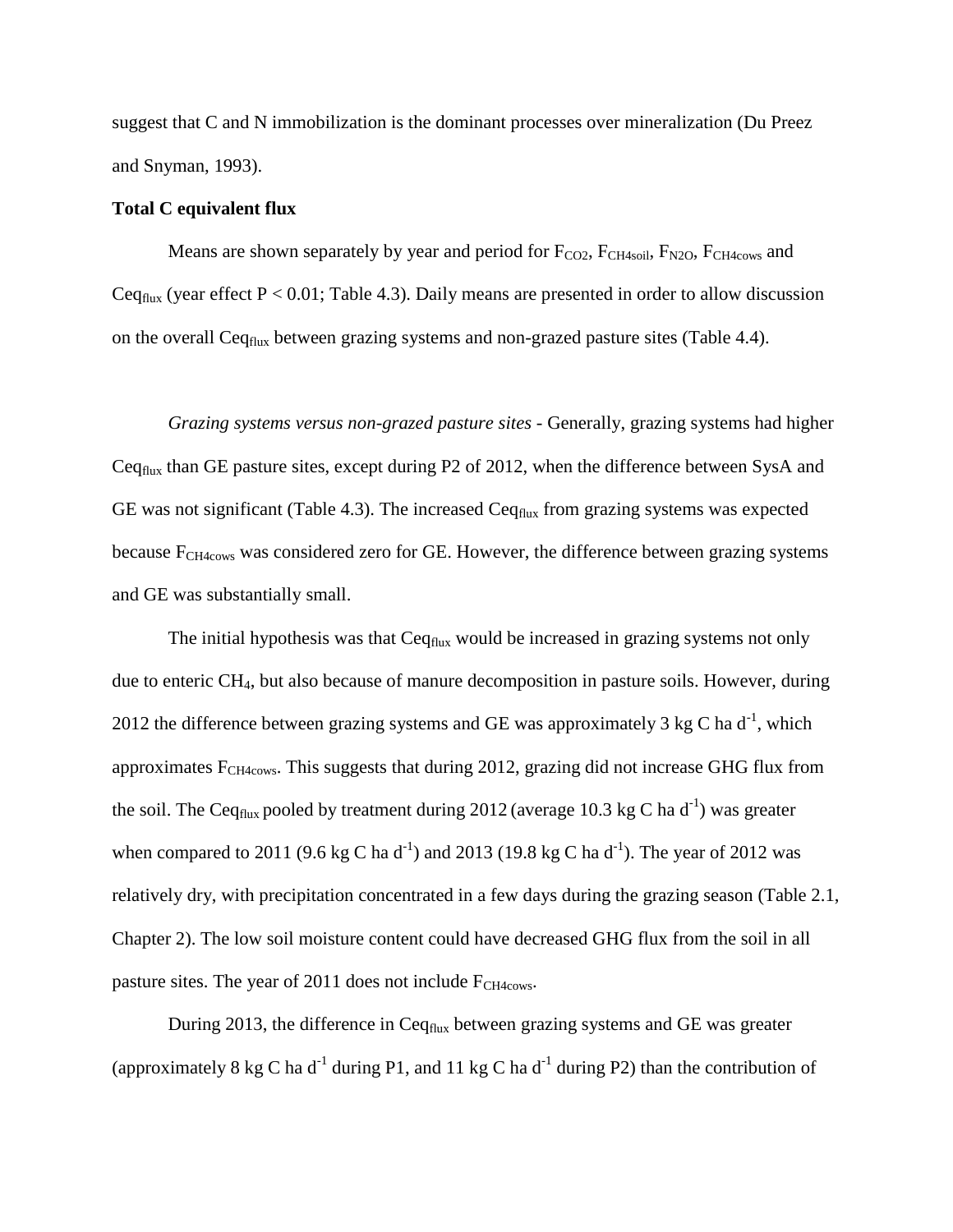$F_{CH4cows}$  (on average 3.3 kg C ha d<sup>-1</sup>). Generally, during 2013 GE pasture soils had decreased  $F_{CO2}$ ,  $F_{CH4soil}$ , and  $F_{N2O}$  compared to grazing systems. GE pasture sites were the only ones with observed  $N_2O$  and CH<sub>4</sub> sink activities, during the 2013 grazing season. The higher levels of moisture in the soil (compared to 2012) likely increased microbial activity, resulting in increased GHG exchange from pasture soils. During P2 of 2013, SysB had greater Ceq<sub>flux</sub> than SysA and GE. It was the only occasion when the difference between grazing systems was observed.

# *SysA versus SysB*

During 2011,  $F_{CH4cows}$  was not monitored and Ceq<sub>flux</sub> represents the addition of  $F_{CO2}$ ,  $F_{CH4soli}$  and  $F_{N2O}$  (Table 4.3).  $F_{N2O}$  and  $F_{CH4soli}$  were not different between treatments in neither period. During P2, SysB had greater  $F_{CO2}$  than SysA (7.64 and 6.07 kg C ha<sup>-1</sup> d<sup>-1</sup>, respectively), which resulted in greater Ceq $_{\text{flux}}$  from SysB pasture sites than SysA during P2. Pooled by treatment, Ceq<sub>flux</sub> decreased considerably from P1 to P2 (11.2 and 8.2 kg C ha<sup>-1</sup> d<sup>-</sup>1, for P1 and P2, respectively;  $P < 0.01$ ). Because there were no consistent differences in  $F_{N2O}$  and  $F_{CH4soil}$ from P1 to P2, the decrease in Ceq $_{\text{flux}}$  is due only to the decrease in  $F_{CO2}$ . These results suggest that, when  $F_{CH4cows}$  is not taken into account,  $F_{CO2}$  seems to be the driver of Ceq<sub>flux</sub> in grazed pastures.

During 2012,  $F_{CH4cows}$  is included in Ceq $_{flux}$ . The differences between systems observed in F<sub>CO2</sub>, F<sub>CH4soil, F<sub>N2O</sub>, or F<sub>CH4cows</sub> were not significant, and consequently the difference between</sub> systems in Ceq<sub>flux</sub> was likewise not significant (Table 4.3). Despite the greater stocking rate of SysB (2.5 cows ha<sup>-1</sup>) compared to SysA (1 cow ha<sup>-1</sup>),  $F_{CH4cows}$  were not significantly different between grazing systems during P2. We expected greater  $F_{CH4cows}$  from SysB because of the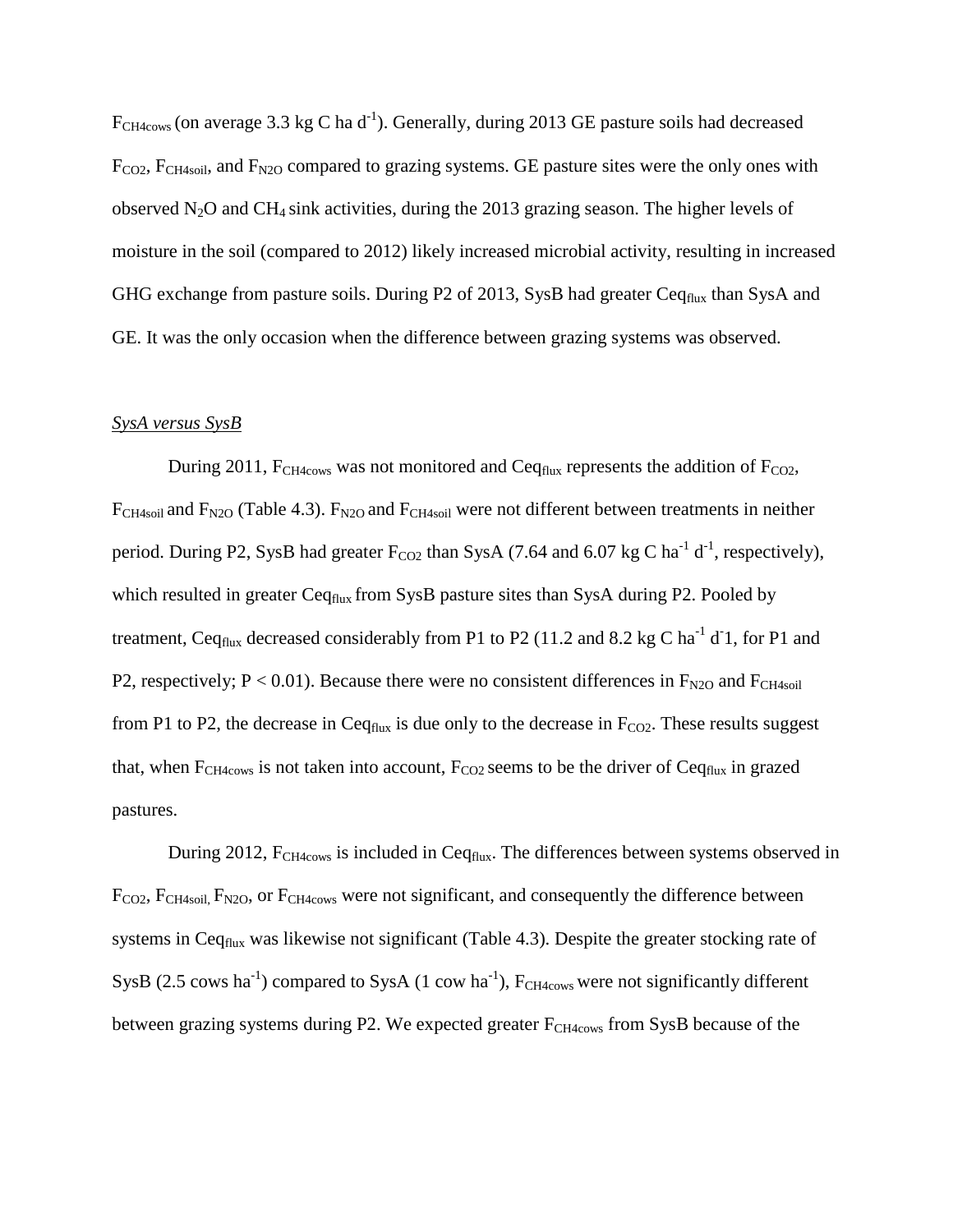greater number of cows per hectare. However, the results suggest that SysA cows had relatively high enteric  $CH_4$  emissions, during 2012 (Table 4.3)

During 2013, SysB had higher Ceq<sub>flux</sub> when compared to SysA during P2 (22.49 versus 13.40 kg C ha<sup>-1</sup> d<sup>-1</sup>, respectively; P < 0.01). The increased Ceq<sub>flux</sub> from SysB was a result of greater F<sub>CH4cows</sub> compared to SysA during P2 (6.22 versus 1.61 kg C ha<sup>-1</sup> d<sup>-1</sup>, respectively; P = 0.02), because SysB did not have increased GHG emissions from soils compared to SysA (Table 4.3). During P1, again SysB had greater  $F_{CH4cows}$  compared to SysA (3.26 versus 1.93 kg C ha<sup>-1</sup>  $d^{-1}$ , respectively P = 0.03). However, Ceq<sub>flux</sub> was not different between grazing systems (24.11) and 23.35 for SysA and SysB, respectively,  $P = 0.13$ ). The decreased  $F_{CH4cows}$  in SysA, was offset by the numerical increased  $F_{N2O}$ , which increased Ceq<sub>flux</sub> of SysA. These results suggest that the contribution of enteric  $CH_4$  to  $Ceq_{flux}$  may be not always be the driver of higher GHG emissions. Robertson et al. (2000) showed that half of the total net  $CO<sub>2</sub>$  equivalent emissions from arable sites was contributed by  $N_2O$  production. Our results indicate that under specific circumstances this concept might apply to grasslands. Results from Soussana et al. (2007) indicate that despite the large error in enteric  $CH_4$  measuring, the  $CH_4$  emission rate would not lead to a large change in the net GHG exchange of the studied grasslands.

#### *Daily Ceqflux pooled by year and period*

In order to allow the comparison between treatments across years and periods, we pooled daily means (Table 4.4). It is important to keep in mind that we sampled only during the grazing season. By not monitoring Ceq<sub>flux</sub> during the winter, early spring or late fall, the pooled daily means cannot be extrapolated to annual means.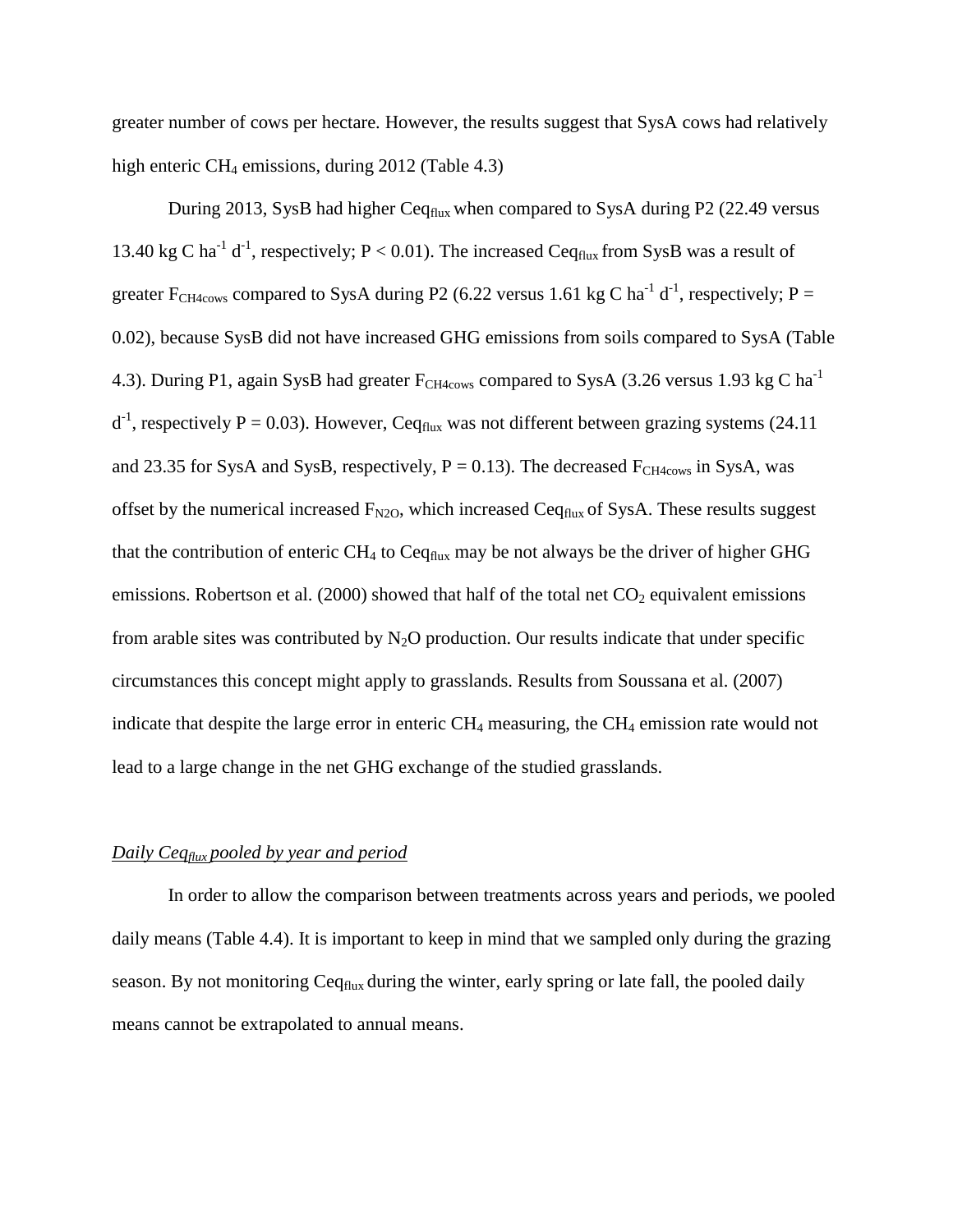Daily Ceq<sub>flux</sub> from grazing systems was higher than non-grazed pasture sites by

approximately 5.8 kg C ha<sup>-1</sup> d<sup>-1</sup> (P < 0.01). The largest contributor for the greater Ceq<sub>flux</sub> from grazing systems compared to GE was  $F_{CH4cows}$ . However, pooled across years grazing systems also had higher  $F_{N2O}$  and  $F_{CH4soil}$  than GE. Between grazing systems the difference in Ceq<sub>flux</sub> (P = 0.60) was not significant. The only flux that was different between grazing system was  $F_{CH4cows}$ : SysB had greater  $F_{CH4cows}$  than SysA (4.91 versus 2.09 kg C ha<sup>-1</sup> d<sup>-1</sup>, respectively; P < 0.01). The increased  $F<sub>CH4cows</sub>$  from SysB was a consequence of higher stocking rate, because daily enteric CH<sup>4</sup> emissions were not difference between systems across years (Table 3.5, Chapter 3). The contribution of  $F_{CH4cows}$  in SysB was not large enough to increase Ceq<sub>flux</sub>.

Typical  $N_2O$  emissions from grasslands soils converted into C equivalent range between 0.3 and 3 kg C ha<sup>-1</sup> d<sup>-1</sup> (Machefert et al., 2002). Freibauer et al. (2004) observed N<sub>2</sub>O fluxes of 0.7 kg C ha<sup>-1</sup> d<sup>-1</sup> from grasslands. On the other hand, Soussana et al. (2007) studied grasslands GHG flux throughout the year and found N<sub>2</sub>O emissions varying from -0.08 to 2.4 kg C ha<sup>-1</sup> d<sup>-1</sup>. In the present study, we observed  $F_{N2O}$  from 0.06 to 1.35 kg C ha<sup>-1</sup> d<sup>-1</sup>.

Regarding  $F_{CH4soil}$ , we observed sink activity ( $F_{CH4soil}$  range was from -0.16 to 0.14 kg C ha<sup>-1</sup> d<sup>-1</sup>, whilst Soussana et al. (2007) when monitoring CH<sub>4</sub> fluxes throughout the year obtained higher emissions (0.2 to 1.3 kg C ha<sup>-1</sup> d<sup>-1</sup>). They associated the lower sink activity observed to the presence of grazers, suggesting that grazing reduces the on-site sink activity for CH4. In fact, the negative mean of  $F_{CH4soli}$  in the present study was from GE pasture sites (Table 4.3). Deposition of excreta by animals is expected to produce  $CH_4$  emissions at a very low level (as compared to application of organic fertilizers; Jarvis et al., 2001), but may increase  $N_2O$ emissions (Smith et al., 2001).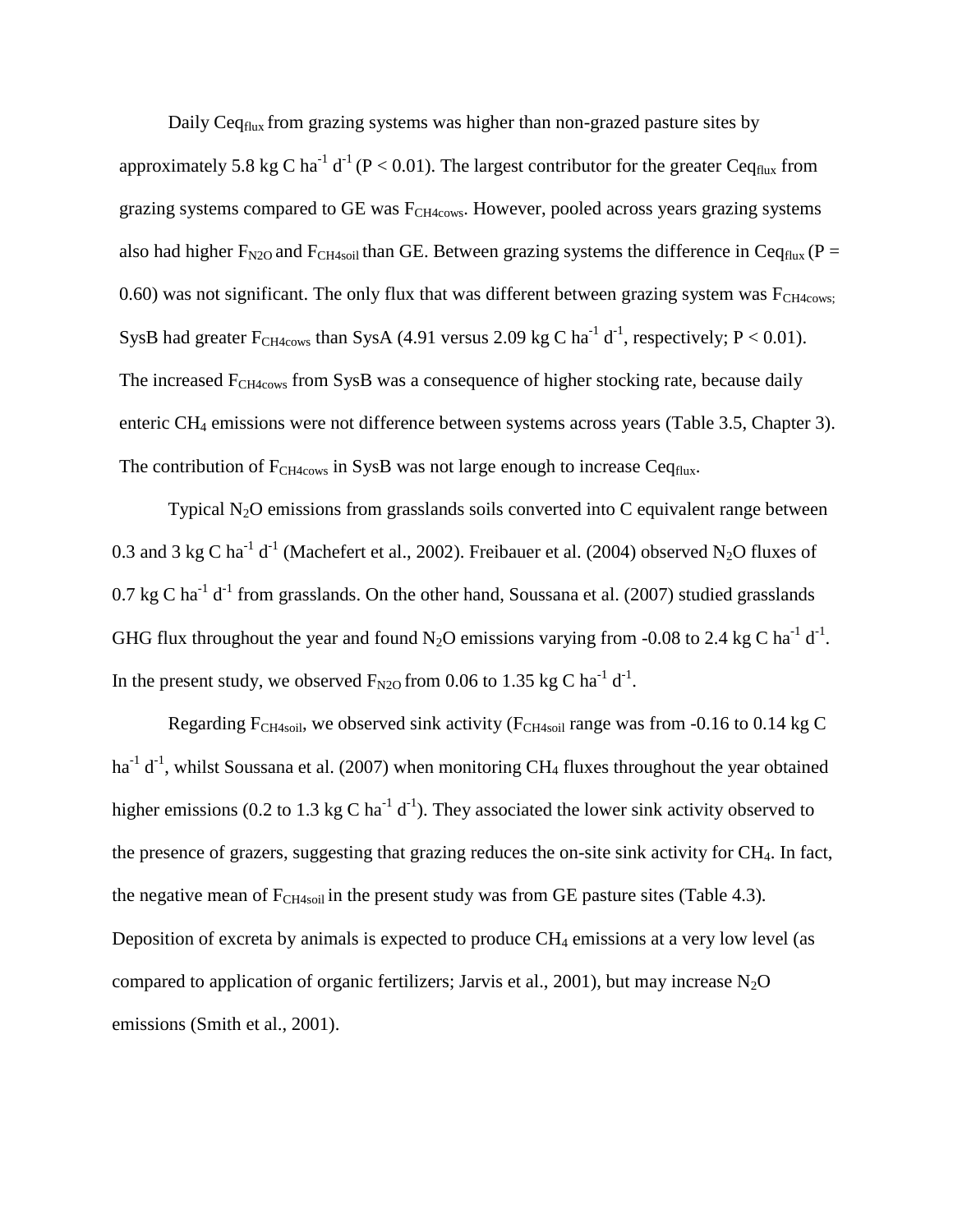In the present study, very low  $F_{CH4soil}$  was observed and when differences between treatments were observed they were due to  $F_{CO2}$ ,  $F_{N2O}$  or  $F_{CH4cows}$  (Table 4.3). Liebig et al. (2010) suggested that factors contributing to net GHG exchange in grasslands were decreased in relative impact order of SOC change, soil-atmosphere  $N_2O$  flux, enteric CH<sub>4</sub> emissions and soilatmosphere  $CH<sub>4</sub>$  flux.

We did not include SOC change in Ceq $_{\text{flux}}$  determination, and the differences in N<sub>2</sub>O fluxes were not significant between grazing treatments, which resulted  $C_{eq_{flux}}$  differences that were not significant between grazing systems. Liebig et al. (2010) including SOC change in the GHG exchange determination, observed negative net GHG from heavily and moderately grazed grasslands. Allard et al. (2007) and Soussana et al. (2007) also observed negative GHG exchange from grasslands, because  $CO<sub>2</sub>$  exchange with the vegetation was included on the determination of net GHG exchange. The annual mean Ceq<sub>flux</sub> from SysB was lower than the annual mean Ceqflux from SysA (Table 4.4), although means were not statistically different. However, if SOC change was included on Ceq<sub>flux</sub> these results and conclusions could change. SOC stock results suggested that potentially SysB is accumulating higher SOC than SysA (Table 4.2), but longterm monitoring of SOC stock in the study is needed to allow incorporation of SOC change in Ceq<sub>flux</sub> determination.

Generally, the higher stocking rate in SysB increased  $F<sub>CH4cows</sub>$ , but did not affect  $F<sub>CH4soil</sub>$ and  $F_{N2O}$ . We believe that the lower stocking density in SysB and irrigation allowed shorter rest periods, frequent herbage defoliation, faster return of nutrients to soils from excreta deposition, increased plant growth and roots development. These factors, in addition to greater TSN content in SysB, might have contributed to microbial development and faster nutrient cycling, decreasing GHG emissions from soils. It was demonstrated in Section 4.3.2 that SysB is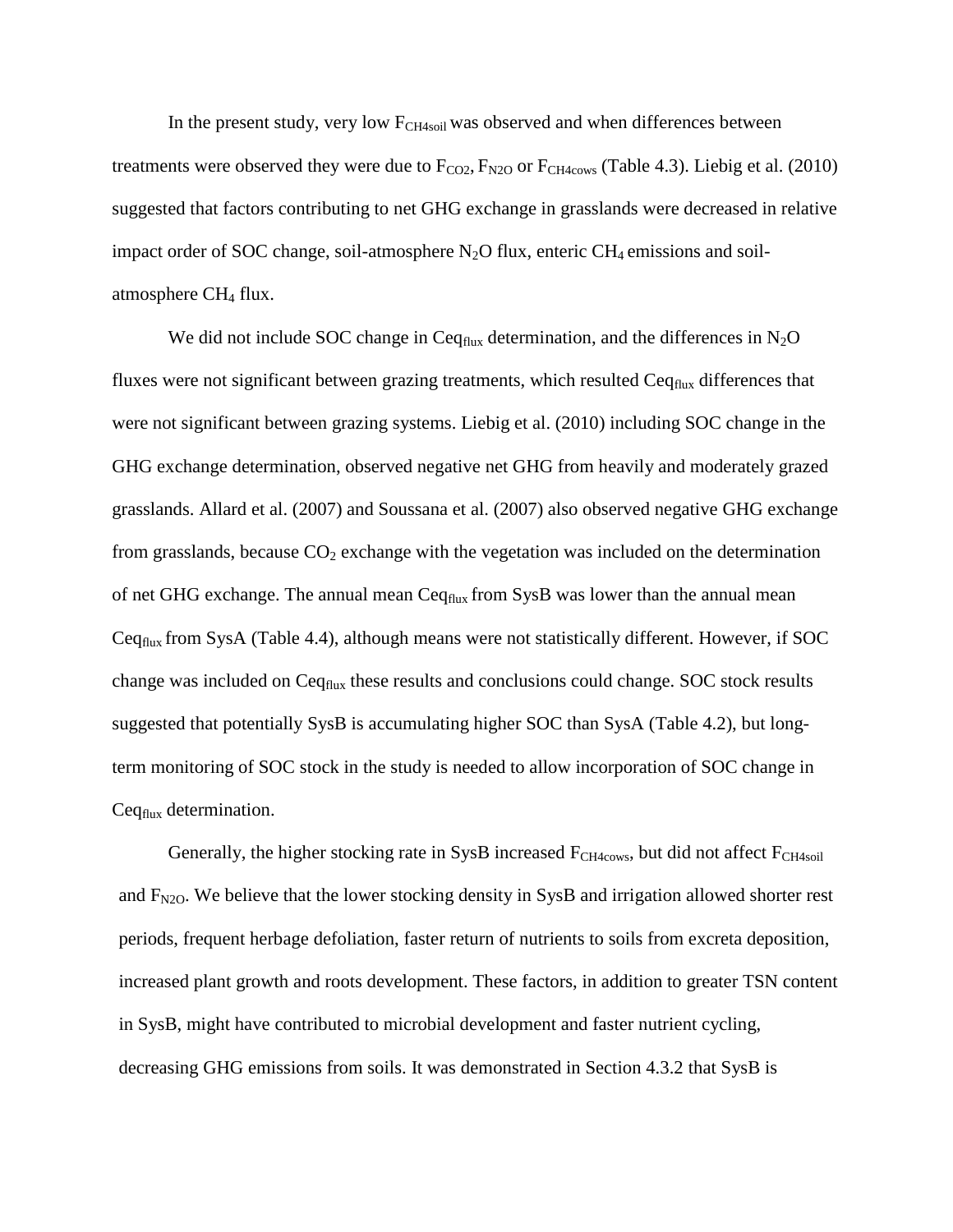potentially increasing SOC stocks at a faster rate than SysA or GE. Similarly, SOM content was higher in SysB compared to SysA and GE, which suggests faster litter decomposition. SOC accumulation on deeper layers (20 to 30 cm) was greater in SysB, which also suggests potential of C sequestration. In addition, SysB gives the producer more flexibility in terms of animal production. Because of shorter rest periods and frequent defoliation forage quality remained high and constant throughout the grazing season (Table 3.3, Chapter 3). The maintenance of forage quality permits the production of different types of animals, such as finishing steers for instance, which permits the producers to aggregate value to their final product according to market changes.

In SysA there was a decrease in forage quality from P1 to P2 (Table 3.3, Chapter 3) but FCH4cows was not increased, which was associated to selective grazing. We observed the development of legumes in both systems, indicating that the grazing management is not depleting the development of specific plant species, and selective grazing is allowed in both systems. SysA does not need irrigation and longer rest periods results in litter accumulation on the top soil, with slow decomposition rate. It is possible that the SOM slower decomposition rate of SOM in SysA could provide greater resilience to SysA compared to SysB.

It is important to remember that we monitored GHG exchange during the grazing season only. We did not account for emissions in other periods other than post-grazing, and hence annual emissions may not be accurate. Similarly, we are assuming that the grazing seasons of both systems were of the same duration. If one system allowed prolonged or shortened grazing season, Ceq<sub>flux</sub> would change.

# **4.4. Conclusion**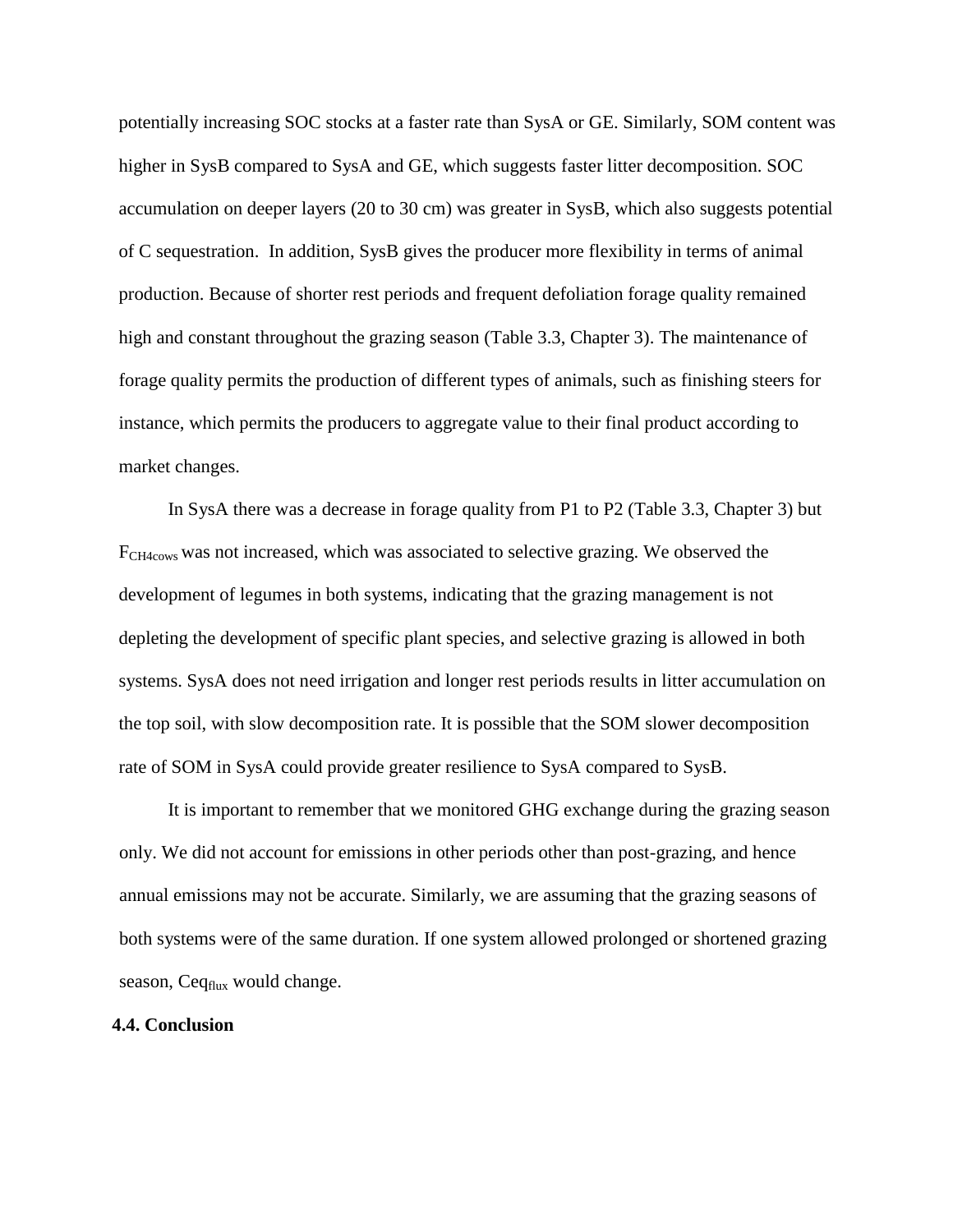Grazing systems had greater  $C_{eq_{flux}}$  than non-grazed pasture sites. The largest contributor to increased Ceq $_{\text{flux}}$  from grazing systems was enteric CH<sub>4</sub> emissions. However, on an annual basis, grazing systems also had increased  $N_2O$  and  $CH_4$  emissions from pasture soils, compared to non-grazed pasture sites. Non-grazed pasture sites were the only sites with  $CH<sub>4</sub>$  sink activity. The effect of greater enteric  $CH_4$  contribution from SysB, due to higher stocking rate than SysA, was offset by GHG exchange from the soil. Hence, our results indicate no clear difference in C equivalent flux between the grazing systems studied, when SOC change is not incorporated. SysB potentially increased total SOC stock, the addition of SOC to deeper into the soil horizon and SOM content to 30 cm. SysA, with longer rest periods, allowed litter accumulation on the top soil, resulting in slower SOM decomposition rate, which can result in greater resilience in the long-term.

Grazing management should be adaptive and farm decisions are inherent to grazing management. Both SysA and SysB have opportunities to improve ecosystems services at the farm level, including animal production and food provisioning. Long-term research is needed to confirm SOC stock and SOM decomposition rates of these systems. The incorporation of C sequestration into the determination of Ceq<sub>flux</sub> could change results and possibly differentiate the grazing systems studied.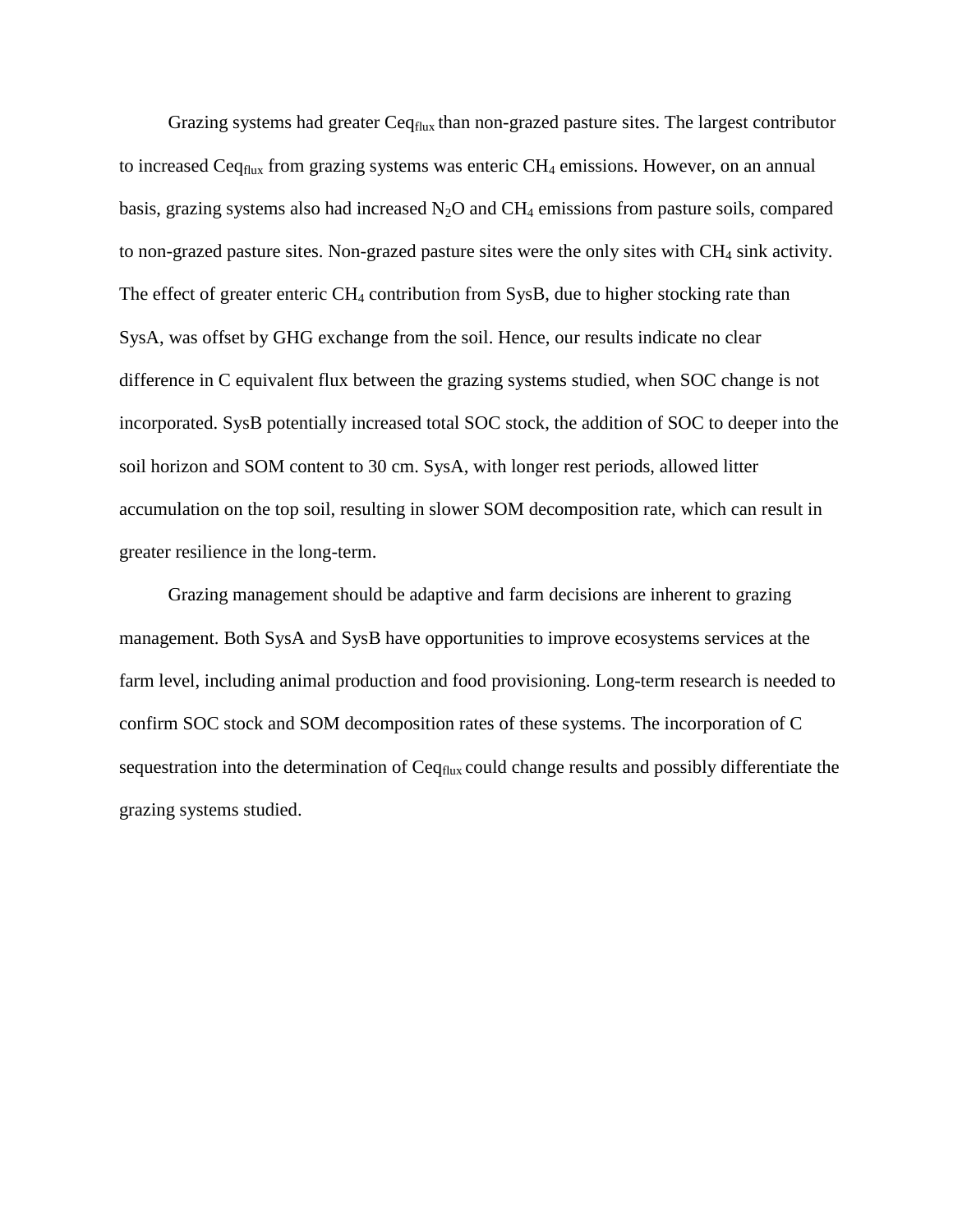| Soil depth, cm           |           | Systems <sup>1</sup> |                  |
|--------------------------|-----------|----------------------|------------------|
|                          | <b>GE</b> | SysA                 | S <sub>ysB</sub> |
| 2012 grazing season      |           | $g \text{ cm}^{-3}$  |                  |
| $0$ to 5                 | 1.27      | 1.20                 | 1.25             |
| 5 to 10                  | 1.27      | 1.20                 | 1.25             |
| 10 to 20                 | 1.57      | 1.25                 | 1.35             |
| 20 to 30                 | 1.43      | 1.47                 | 1.44             |
| <b>SEM</b>               |           | 0.05                 |                  |
| Source of Variation      |           |                      |                  |
| Treatment                | 0.11      |                      |                  |
| Depth                    | < 0.01    |                      |                  |
| <b>Treatment x Depth</b> | 0.11      |                      |                  |
| 2013 grazing season      |           |                      |                  |
| $0$ to 5                 | 1.46      | 1.57                 | 1.39             |
| 5 to 10                  | 1.46      | 1.57                 | 1.39             |
| 10 to 20                 | 1.65      | 1.58                 | 1.62             |
| 20 to 30                 | 1.65      | 1.59                 | 1.57             |
| <b>SEM</b>               |           | 0.04                 |                  |
| Source of variation      |           |                      |                  |
| Treatment                | 0.14      |                      |                  |
| Depth                    | < 0.01    |                      |                  |
| <b>Treatment x Depth</b> | 0.36      |                      |                  |

Table 4.1. Soil bulk density in pasture soils grazed under two management strategies and nongrazed.

<sup>1</sup>GE: grazing exclusion; SysA: 1 cow ha<sup>-1</sup> stocking rate and 100,000 kg LW ha<sup>-1</sup> stocking density; SysB: 2.5 cows ha<sup>-1</sup> stocking rate and 28,000 kg LW ha<sup>-1</sup> stocking density.

Table 4.2. Soil organic carbon and total soil nitrogen stocks in pasture soils grazed under two management strategies and non-grazed.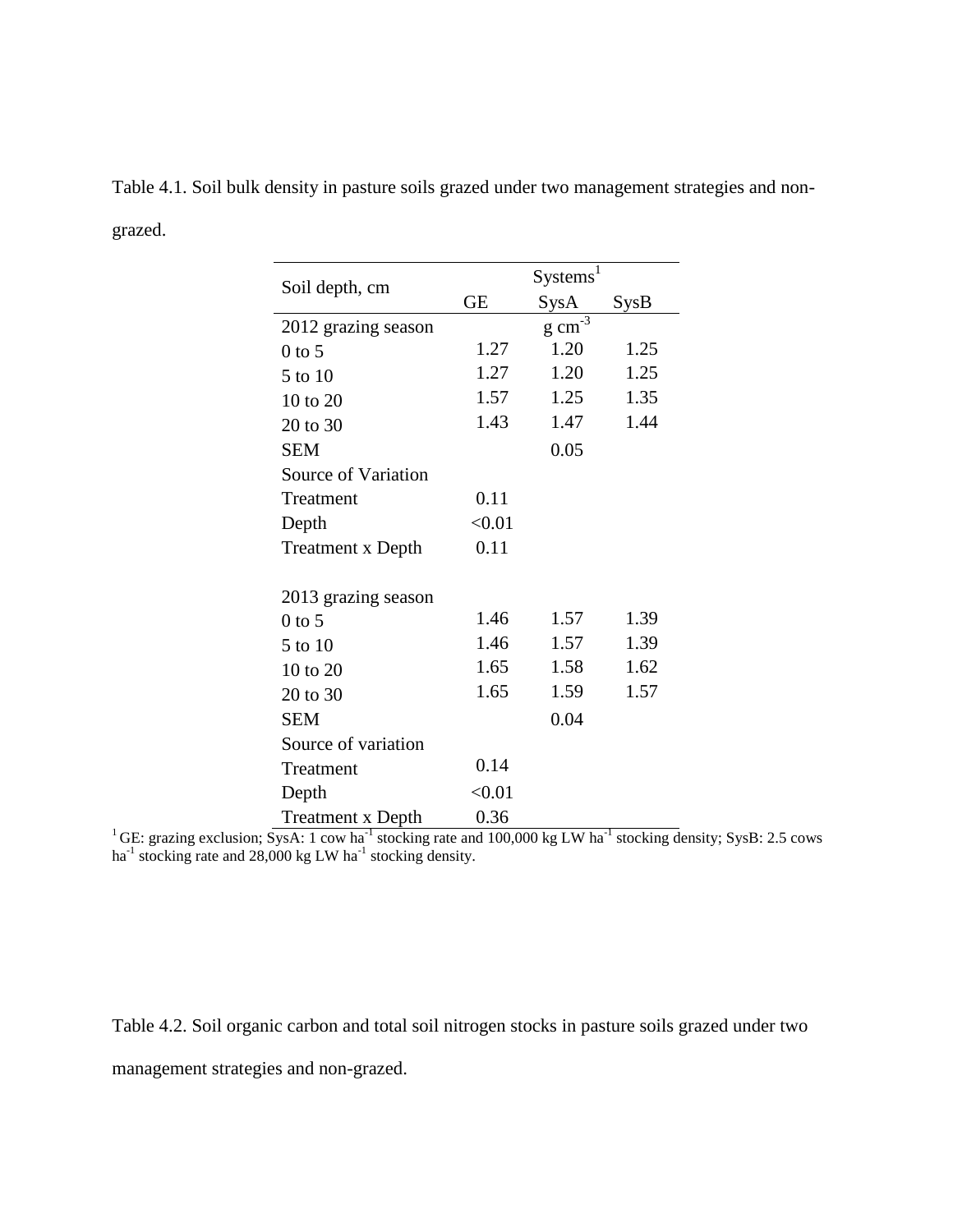| Systems <sup>1</sup> | <b>Stocks</b>     |                       |      |  |  |  |  |
|----------------------|-------------------|-----------------------|------|--|--|--|--|
|                      | SOC <sup>2</sup>  | $TSN^3$               | C: N |  |  |  |  |
|                      |                   | $Mg$ ha <sup>-1</sup> |      |  |  |  |  |
| <b>GE</b>            | $42.0^a$          | $3.44^{\rm a}$        | 21.0 |  |  |  |  |
| SysA                 | $47.4^{\rm a}$    | $3.95^{\text{a}}$     | 18.7 |  |  |  |  |
| S <sub>ysB</sub>     | 63.0 <sup>b</sup> | $4.85^{b}$            | 19.4 |  |  |  |  |
| <b>SEM</b>           | 3.8               | 0.2                   |      |  |  |  |  |
| Source of Variation  |                   |                       |      |  |  |  |  |
| Treatment            | $< \!\! 0.01$     | < 0.01                | 0.06 |  |  |  |  |

<sup>1</sup>GE: grazing exclusion; SysA: 1 cow ha<sup>-1</sup> stocking rate and 100,000 kg LW ha<sup>-1</sup> stocking density; SysB: 2.5 cows ha<sup>-1</sup> stocking rate and 28,000 kg LW ha<sup>-1</sup> stocking density.<br><sup>2</sup>SOC: soil organic carbon.

<sup>3</sup>TSN: total soil nitrogen

Means differences within columns indicated by letters  $(P < 0.05)$ .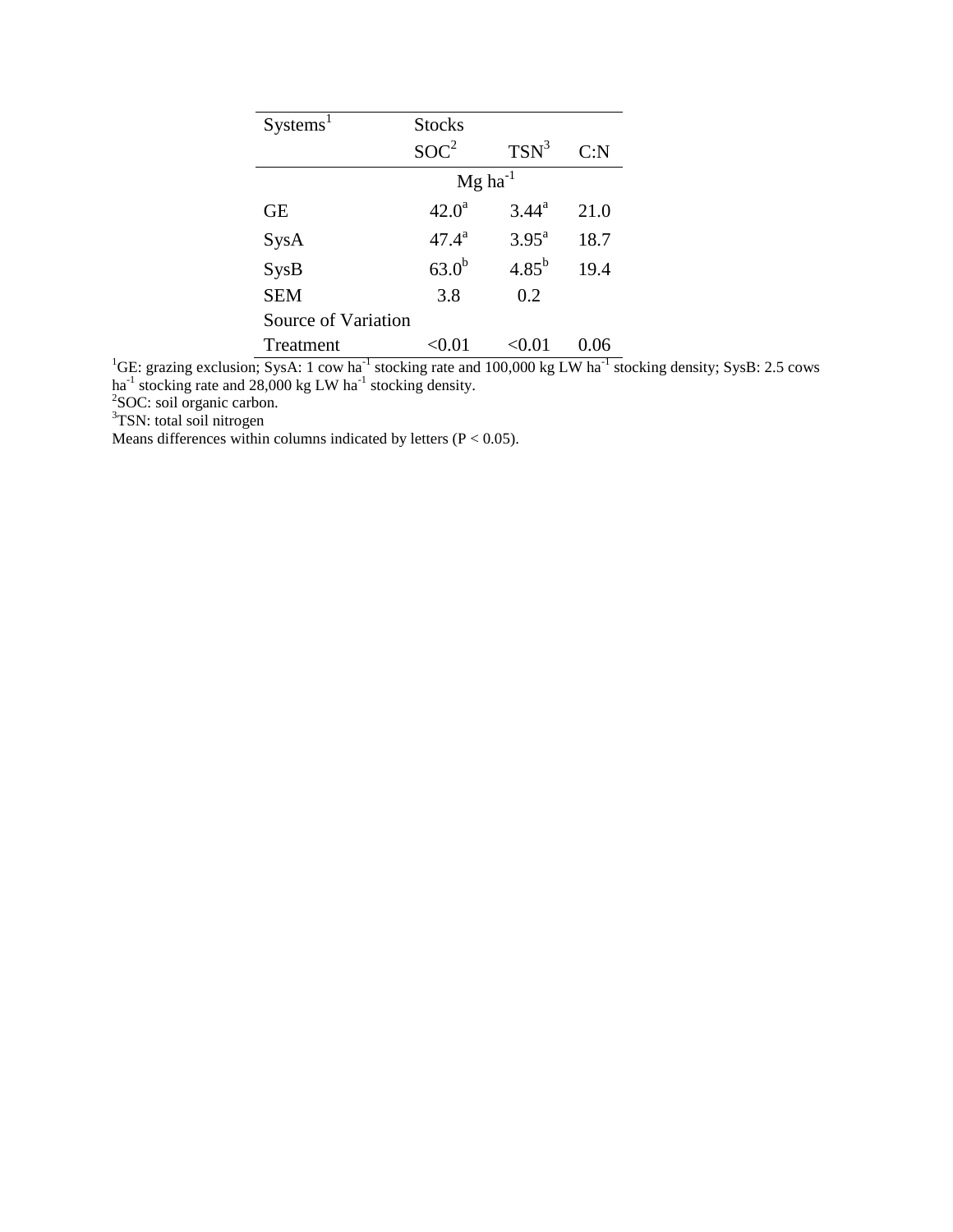|                           |             | Soil emissions |             |                |                                 |                |                       | <b>Animal Emissions</b> | Total emissions         |                |
|---------------------------|-------------|----------------|-------------|----------------|---------------------------------|----------------|-----------------------|-------------------------|-------------------------|----------------|
| Systems <sup>1</sup>      | $F_{CO2}^2$ |                | $F_{N2O}^3$ |                | $\mathrm{F_{CH4soil}}^4$        |                | ${\rm F_{CH4cows}}^5$ |                         | $\mathrm{Ceq_{flux}}^6$ |                |
|                           | P1          | P2             | P1          | P <sub>2</sub> | P1                              | P <sub>2</sub> | P <sub>1</sub>        | P2                      | P <sub>1</sub>          | P <sub>2</sub> |
| 2011 grazing system       |             |                |             |                | kg C ha $^{-1}$ d <sup>-1</sup> |                |                       |                         |                         |                |
| <b>GE</b>                 |             |                |             |                |                                 |                |                       | $\blacksquare$          |                         |                |
| SysA                      | 10.54       | $6.07^{a*}$    | 1.16        | 0.80           | $-0.18$                         | $-0.07$        |                       |                         | 11.35                   | $6.77^{a*}$    |
| SysB                      | 9.74        | $7.64^{b*}$    | 1.19        | 1.59           | $-0.21$                         | $0.06*$        |                       |                         | 10.69                   | $9.57^{b}$     |
| <b>SEM</b>                |             | 0.41           |             | 0.32           |                                 | 0.04           |                       |                         |                         | 0.64           |
| Source of Variation       |             |                |             |                |                                 |                |                       |                         |                         |                |
| Treatment                 | 0.28        |                | 0.07        |                | 0.25                            |                |                       |                         | 0.03                    |                |
| Period                    | < 0.01      |                | 0.96        |                | 0.02                            |                |                       |                         | < 0.01                  |                |
| Treatment $\times$ Period | < 0.01      |                | 0.08        |                | 0.04                            |                |                       |                         | < 0.01                  |                |
| 2012 grazing season       |             |                |             |                |                                 |                |                       |                         |                         |                |
| <b>GE</b>                 | 8.24        | 9.13           | 0.11        | 0.05           | 0.01 <sup>a</sup>               | 0.003          | $\boldsymbol{0}$      | $\overline{0}$          | $8.38^{a}$              | $9.18^{a}$     |
| SysA                      | 8.04        | 8.31           | 0.44        | 0.08           | $0.14^{b}$                      | 0.08           | 3.28                  | 2.26                    | $12.06^b$               | $10.75^{ab}$   |
| SysB                      | 7.11        | $9.26*$        | 0.31        | 0.19           | 0.08 <sup>a</sup>               | 0.07           | 4.89                  | 3.43                    | $12.17^{b}$             | $12.73^{b}$    |
| <b>SEM</b>                |             | 0.50           |             | 0.11           |                                 | 0.04           |                       | 0.63                    |                         | 0.57           |
| Source of Variation       |             |                |             |                |                                 |                |                       |                         |                         |                |
| Treatment                 | 0.43        |                | 0.19        |                | < 0.01                          |                | 0.12                  |                         | < 0.01                  |                |
| Period                    | 0.15        |                | 0.09        |                | 0.38                            |                | 0.03                  |                         | 0.97                    |                |
| Treatment × Period        | 0.07        |                | 0.33        |                | 0.51                            |                | 0.68                  |                         | 0.06                    |                |

Table 4.3. GHG exchange from pasture soils and animal and total C equivalent flux from pasture sites managed under two different management strategies and non-grazed pasture sites.

Table 4.3. (cont'd)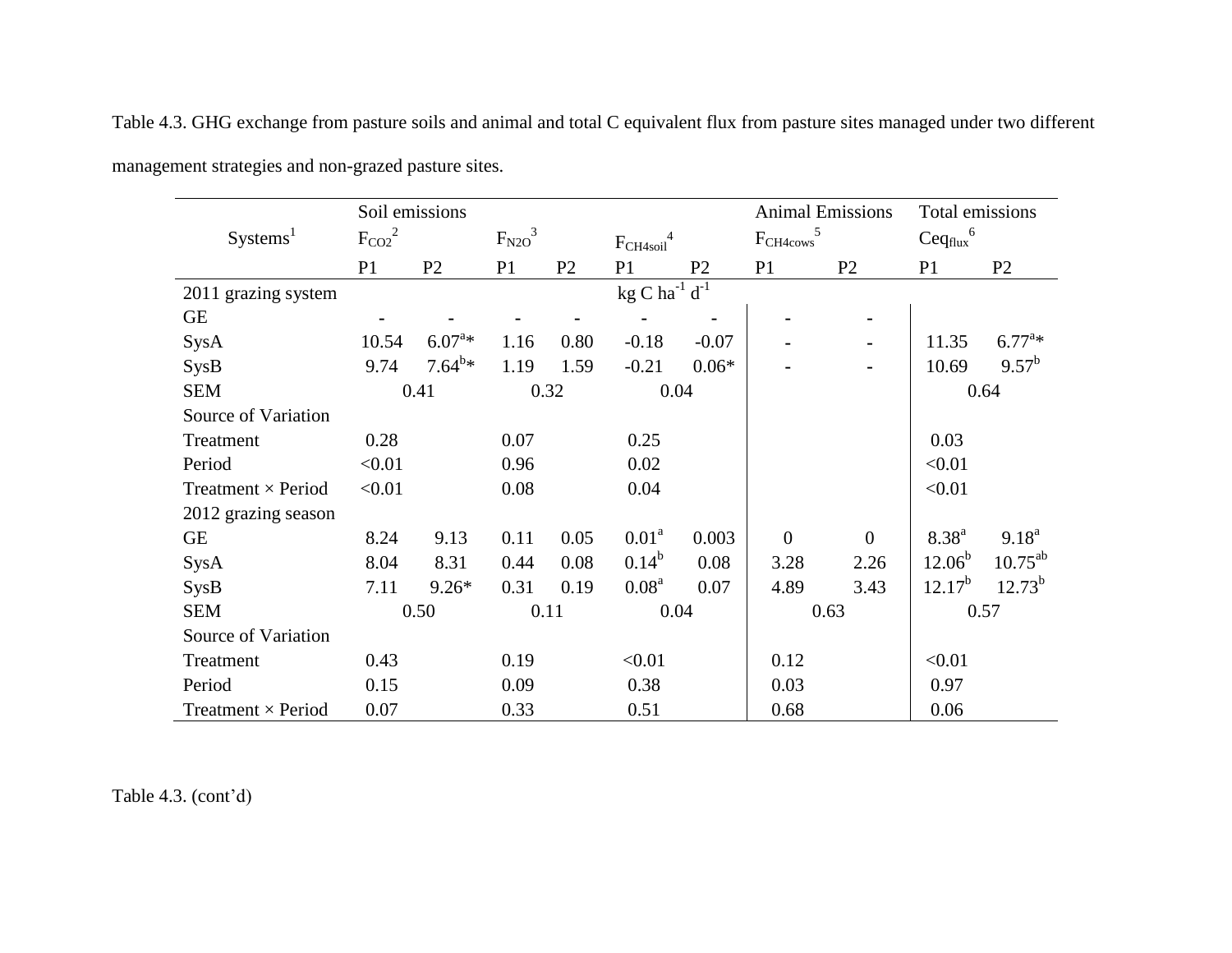| Systems <sup>1</sup>      | $F_{CO2}^2$    | Soil emissions    | $F_{N2O}^3$    |                | $F_{CH4soil}^4$                       |                | <b>Animal Emissions</b><br>$F_{CH4cows}$ |                | Total emissions<br>$\mathrm{Ceq_{flux}}^6$ |                 |
|---------------------------|----------------|-------------------|----------------|----------------|---------------------------------------|----------------|------------------------------------------|----------------|--------------------------------------------|-----------------|
|                           | P <sub>1</sub> | P <sub>2</sub>    | P <sub>1</sub> | P <sub>2</sub> | P <sub>1</sub>                        | P <sub>2</sub> | P <sub>1</sub>                           | P <sub>2</sub> | P <sub>1</sub>                             | P <sub>2</sub>  |
| 2013 grazing season       |                |                   |                |                | kg C ha <sup>-1</sup> d <sup>-1</sup> |                |                                          |                |                                            |                 |
| <b>GE</b>                 | 19.96          | $8.57^{a*}$       | $0.96^{\rm a}$ | $-0.88$        | 0.20                                  | $-0.17$        |                                          |                | $20.77^{\rm a}$                            | $7.71^{a*}$     |
| SysA                      | 19.72          | $10.75^{ab} *$    | $4.75^{b}$     | $0.35*$        | 0.23                                  | $0.33^{b}$     | $1.93^{\rm a}$                           | $1.61^{\rm a}$ | $26.13^{ab}$                               | $13.40^{b*}$    |
| <b>SysB</b>               | 21.49          | $14.97^{\rm b}$ * | $3.23^{b}$     | 0.82           | 0.26                                  | $0.35^{\rm b}$ | $3.26^{b}$                               | $6.22^{b}$     | $28.13^{b}$                                | $22.49^{\circ}$ |
| <b>SEM</b>                |                | 1.36              |                | 0.70           | 0.18                                  |                | 0.84                                     |                |                                            | 1.96            |
| Source of Variation       |                |                   |                |                |                                       |                |                                          |                |                                            |                 |
| Treatment                 | < 0.01         |                   | < 0.01         |                | < 0.01                                |                | 0.02                                     |                | < 0.01                                     |                 |
| Period                    | < 0.01         |                   | < 0.01         |                | 0.78                                  |                | 0.11                                     |                | < 0.01                                     |                 |
| Treatment $\times$ Period | 0.04           |                   | 0.03           |                | 0.02                                  |                | 0.05                                     |                | < 0.01                                     |                 |

<sup>1</sup>GE: grazing exclusion; SysA: 1 cow ha<sup>-1</sup> stocking rate and 100,000 kg LW ha<sup>-1</sup> stocking density; SysB: 2.5 cows ha<sup>-1</sup> stocking rate and 28,000 kg LW ha<sup>-1</sup> stocking density.

<sup>2</sup> $F_{CO2}$ :  $\bar{C}$  equivalent flux of CO<sub>2</sub> from the soil.<br><sup>3</sup> $F_{N2O}$ : C equivalent flux of N<sub>2</sub>O from the soil.<br><sup>4</sup> $F_{CH4soil}$ : C equivalent flux of CH<sub>4</sub> from the soil.

 ${}^{5}F_{CH4cows}$ : C equivalent flux of enteric CH<sub>4</sub> from the cows.

 ${}^{6}Ceq_{flux}$ : net GHG exchange in terms of C equivalent.

Means differences within columns indicated by letters  $(P < 0.05)$ . Means differences within rows indicated by symbols  $(P < 0.05)$ .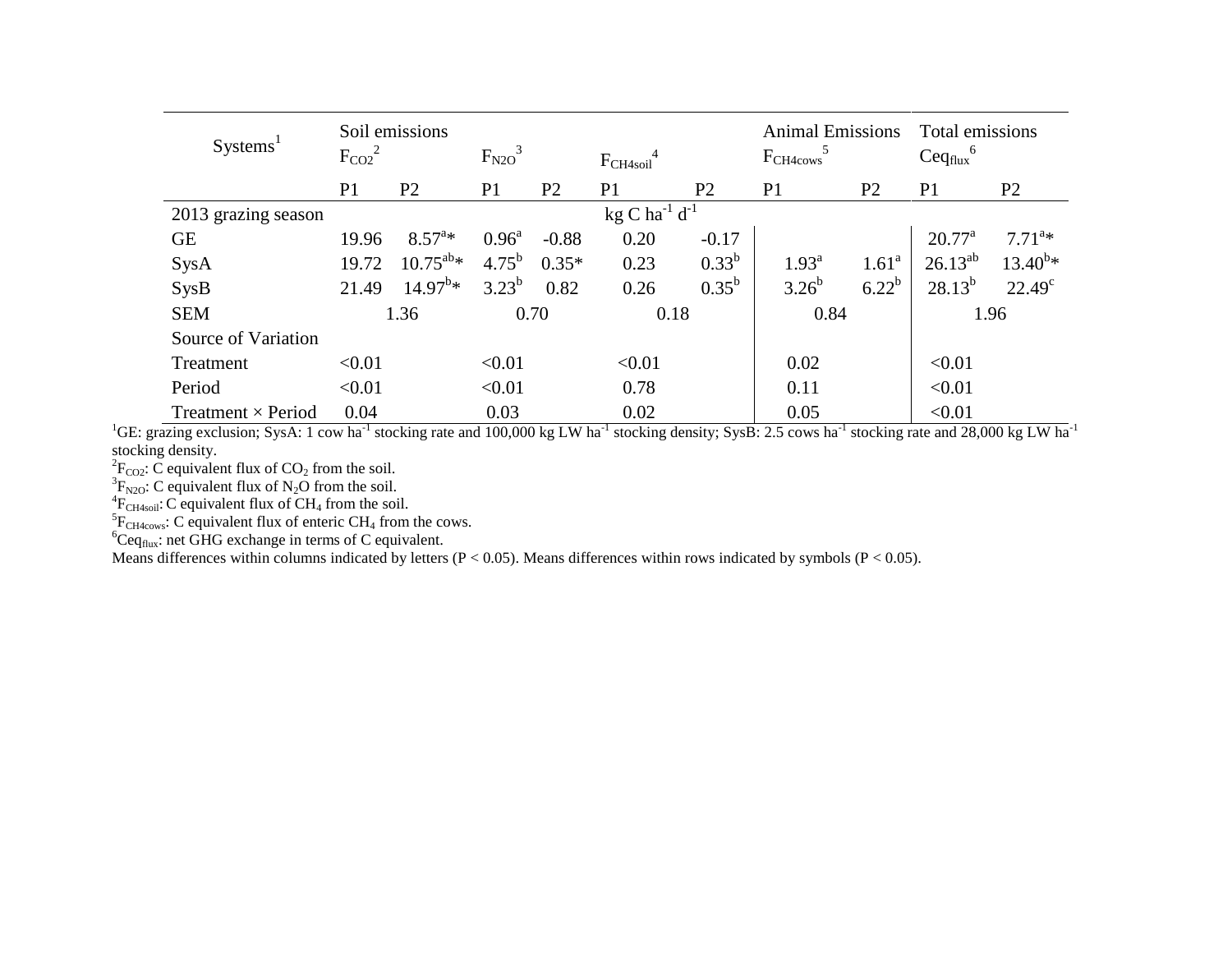| Systems <sup>1</sup> | Soil emissions                        |                         |                   | Animal<br>Emissions  | Total<br>emissions             |  |  |  |  |
|----------------------|---------------------------------------|-------------------------|-------------------|----------------------|--------------------------------|--|--|--|--|
|                      | $F_{CO2}^2$                           | $F_{N2O}^3$             | $F_{CH4soil}$     | F <sub>CH4cows</sub> | $\text{Ceq}_{\text{flux}}^{6}$ |  |  |  |  |
|                      | kg C ha <sup>-1</sup> d <sup>-1</sup> |                         |                   |                      |                                |  |  |  |  |
| <b>GE</b>            | $9.87^{\rm a}$                        | $0.25^{\rm a}$          | $-0.09a$          | $\theta$             | 8.88 <sup>a</sup>              |  |  |  |  |
| SysA                 | $10.03^{\text{a}}$                    | $1.56^{b}$              | $0.13^{b}$        | 2.09 <sup>a</sup>    | $13.96^{b}$                    |  |  |  |  |
| <b>SysB</b>          | $11.47^b$                             | $1.17^{b}$              | 0.10 <sup>b</sup> | $4.91^{b}$           | $15.34^{b}$                    |  |  |  |  |
| <b>SEM</b>           | 0.66                                  | 0.32                    | 0.08              | 1.09                 | 0.74                           |  |  |  |  |
| Source of Variation  |                                       |                         |                   |                      |                                |  |  |  |  |
| Treatment            | 0.17                                  | $< \hspace{-0.2em}0.01$ | <0.01             | 0.02                 | < 0.01                         |  |  |  |  |

Table 4.4. Daily GHG emissions from soil and animal managed under two different grazing strategies and non-grazed pasture sites.

<sup>1</sup>GE: grazing exclusion; SysA: 1 cow ha<sup>-1</sup> stocking rate and 100,000 kg LW ha<sup>-1</sup> stocking density; SysB: 2.5 cows ha<sup>-1</sup> stocking rate and 28,000 kg LW ha<sup>-1</sup> stocking density.

<sup>2</sup>F<sub>CO2</sub>: C equivalent flux of CO<sub>2</sub> from the soil.<br><sup>3</sup>F<sub>N2O</sub>: C equivalent flux of N<sub>2</sub>O from the soil.

<sup>4</sup> $F_{CH4soli}$ : C equivalent flux of CH<sub>4</sub> from the soil.<br><sup>5</sup> $F_{CH4cows}$ : C equivalent flux of enteric CH<sub>4</sub> from the cows.

 ${}^{6}Ceq_{flux}$ : net GHG exchange in terms of C equivalent.

Means differences within columns indicated by letters ( $P < 0.05$ ).

Figure 4.1. Soil organic matter in pasture soils grazed with two different grazing management

strategies and non-grazed pastures sites.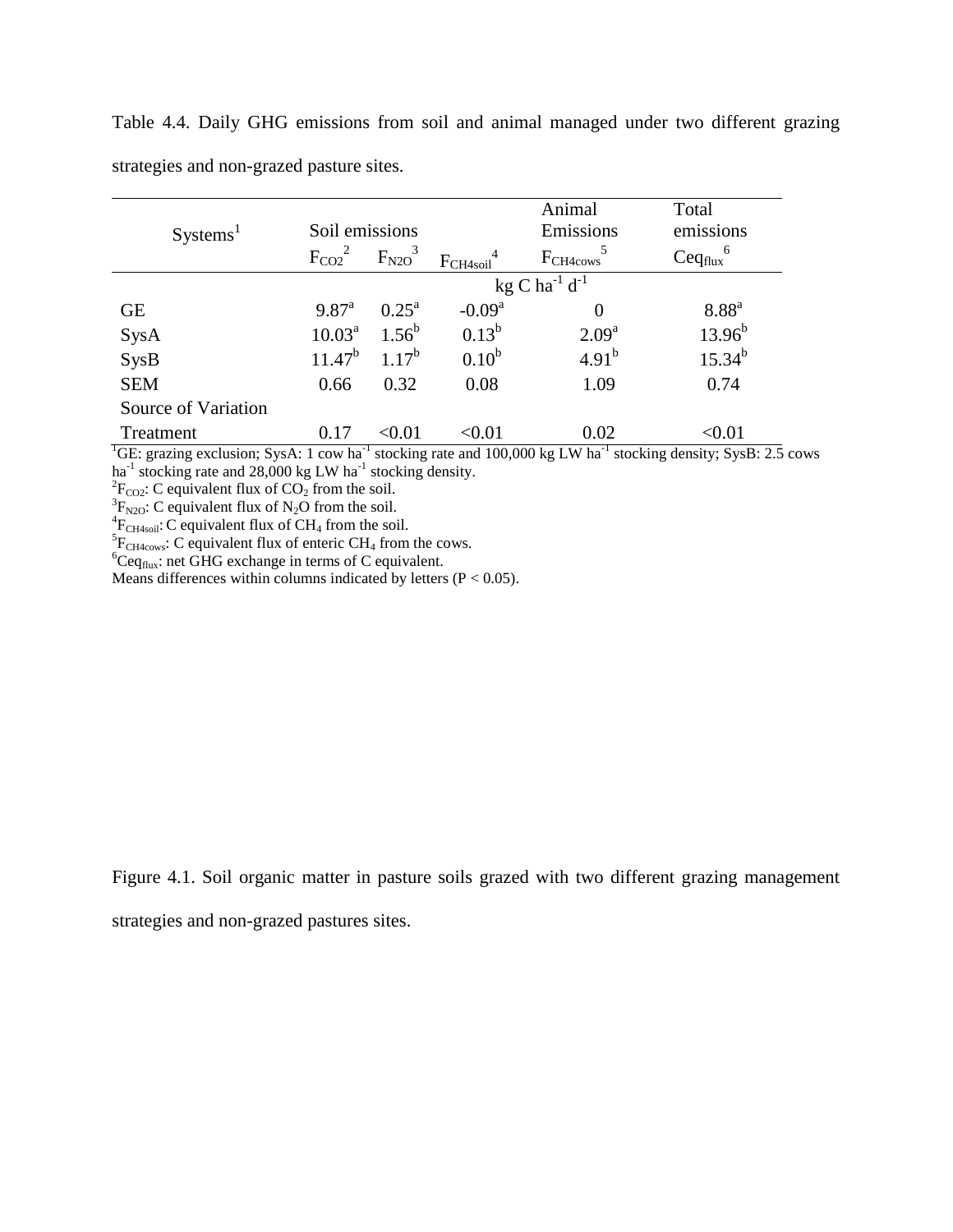

GE: grazing exclusion; SysA: 1 cow ha<sup>-1</sup> stocking rate and 100,000 kg LW ha<sup>-1</sup> stocking density; SysB: 2.5 cows ha<sup>-1</sup> stocking rate and 28,000 kg LW ha<sup>-1</sup> stocking density.

Figure 4.2. Soil carbon stock in pasture soils grazed with two different grazing management strategies and non-grazed pastures sites.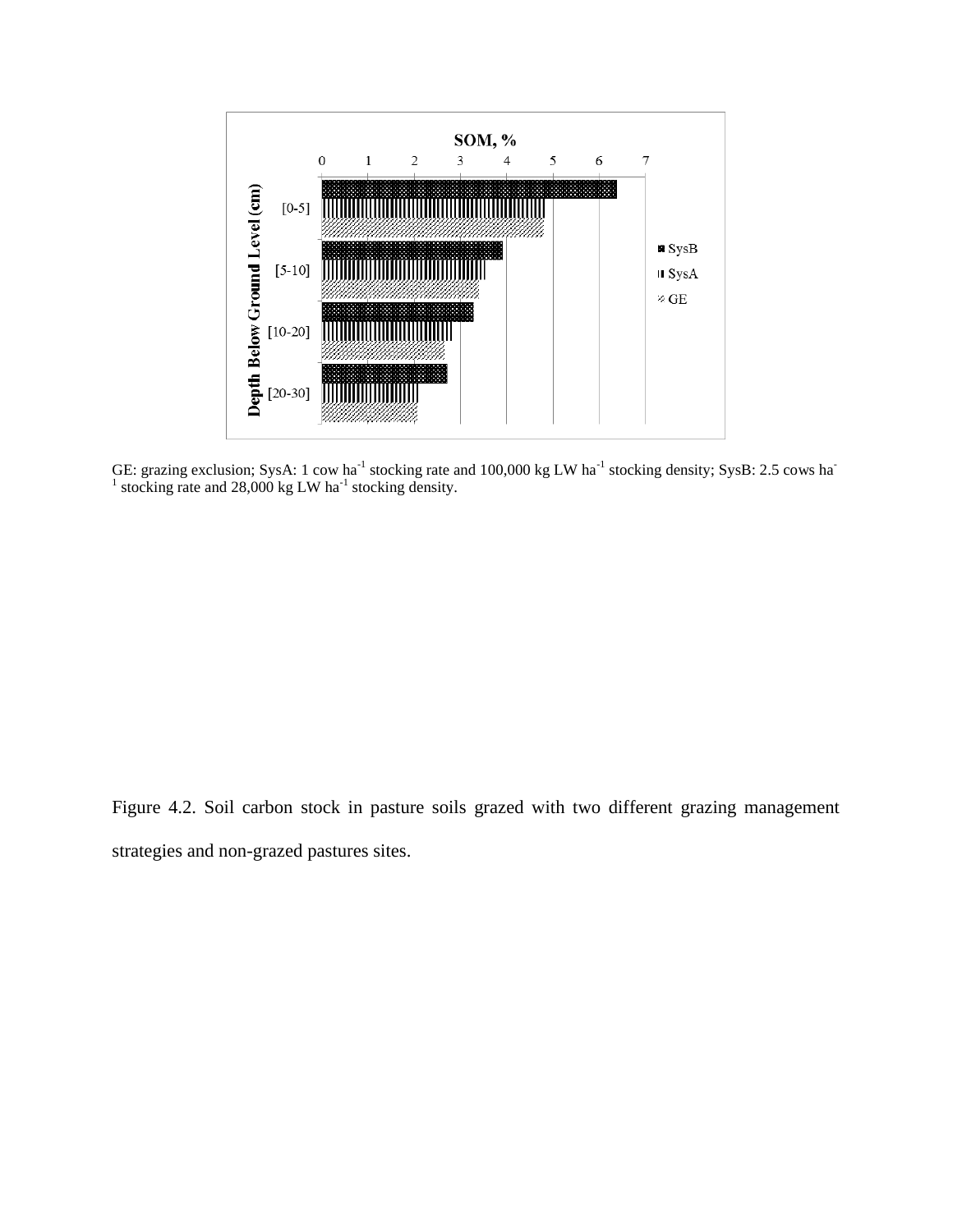

GE: grazing exclusion; SysA: 1 cow ha<sup>-1</sup> stocking rate and 100,000 kg LW ha<sup>-1</sup> stocking density; SysB: 2.5 cows ha<sup>-1</sup> stocking rate and 28,000 kg LW ha<sup>-1</sup> stocking density.

Figure 4.3. Total soil nitrogen stock along the soil profile in pasture soils grazed with two different grazing management strategies and non-grazed pastures sites.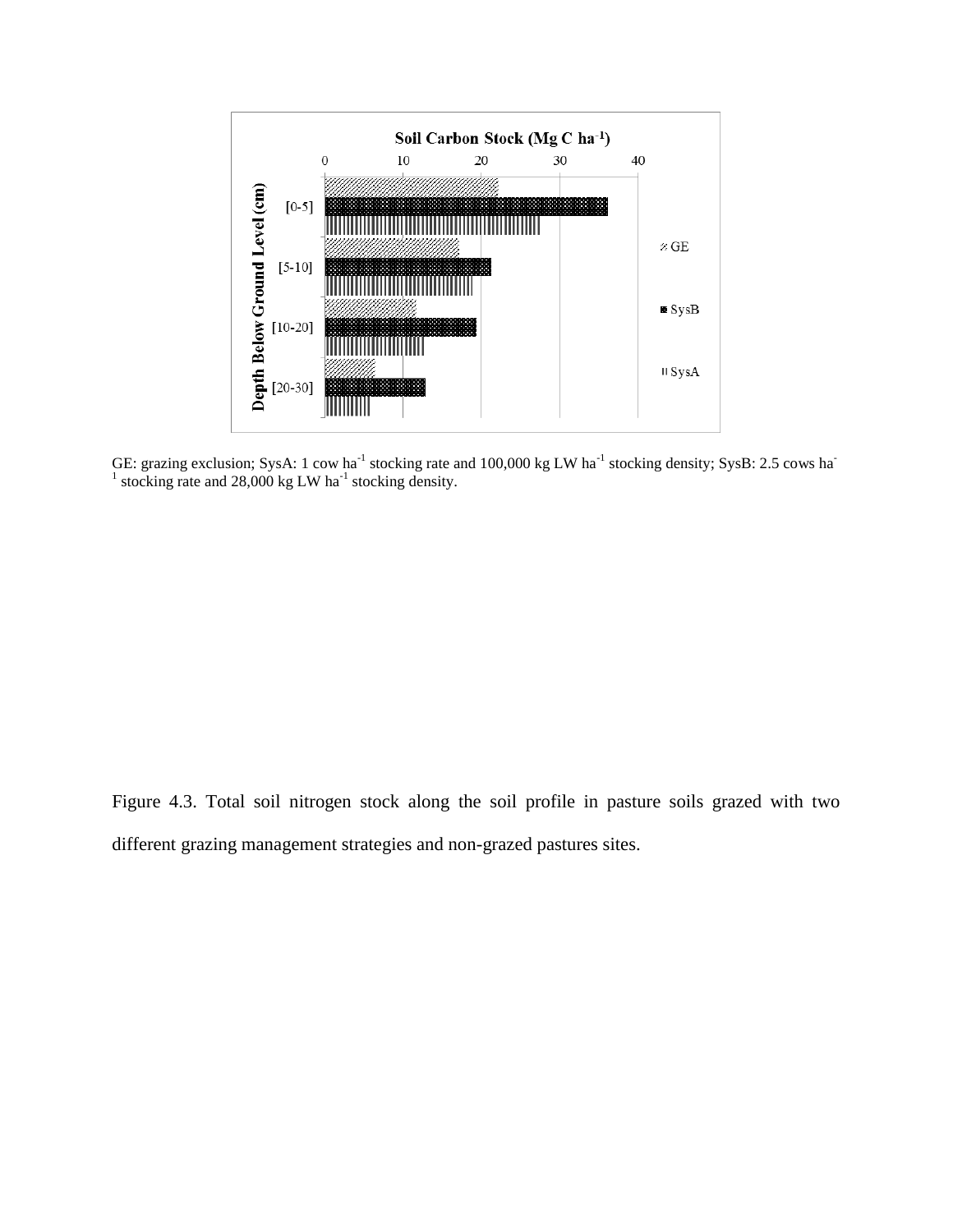

GE: grazing exclusion; SysA: 1 cow ha<sup>-1</sup> stocking rate and 100,000 kg LW ha<sup>-1</sup> stocking density; SysB: 2.5 cows ha<sup>-1</sup> <sup>1</sup> stocking rate and 28,000 kg LW ha<sup>-1</sup> stocking density.

# **LITERATURE CITED**

- Abdelmagid, A. H., Schuman, G. E. & Hart, R. H. 1987. Soil bulk density and water infiltration as affects by grazing systems. *Journal of Range Management,* 40**,** 307-309.
- Allard, V., Soussana, J. F., Falcimagne, R., Berbigier, P., Bonnefond, J. M., Ceschia, E., D'Hour, P., Henault, C., Laville, P., Martin, C. & Pinares-Patino, C. 2007. The role of grazing management for the net biome productivity and greenhouse gas budget (CO2, N2O and CH4) of semi-natural grassland. *Agriculture Ecosystems & Environment,* 121**,** 47-58.
- Bardgett, R. D., De Deyn, G. B. & Ostle, N. J. 2009. Plant-soil interactions and the carbon cycle. *Journal of Ecology,* 97**,** 838-839.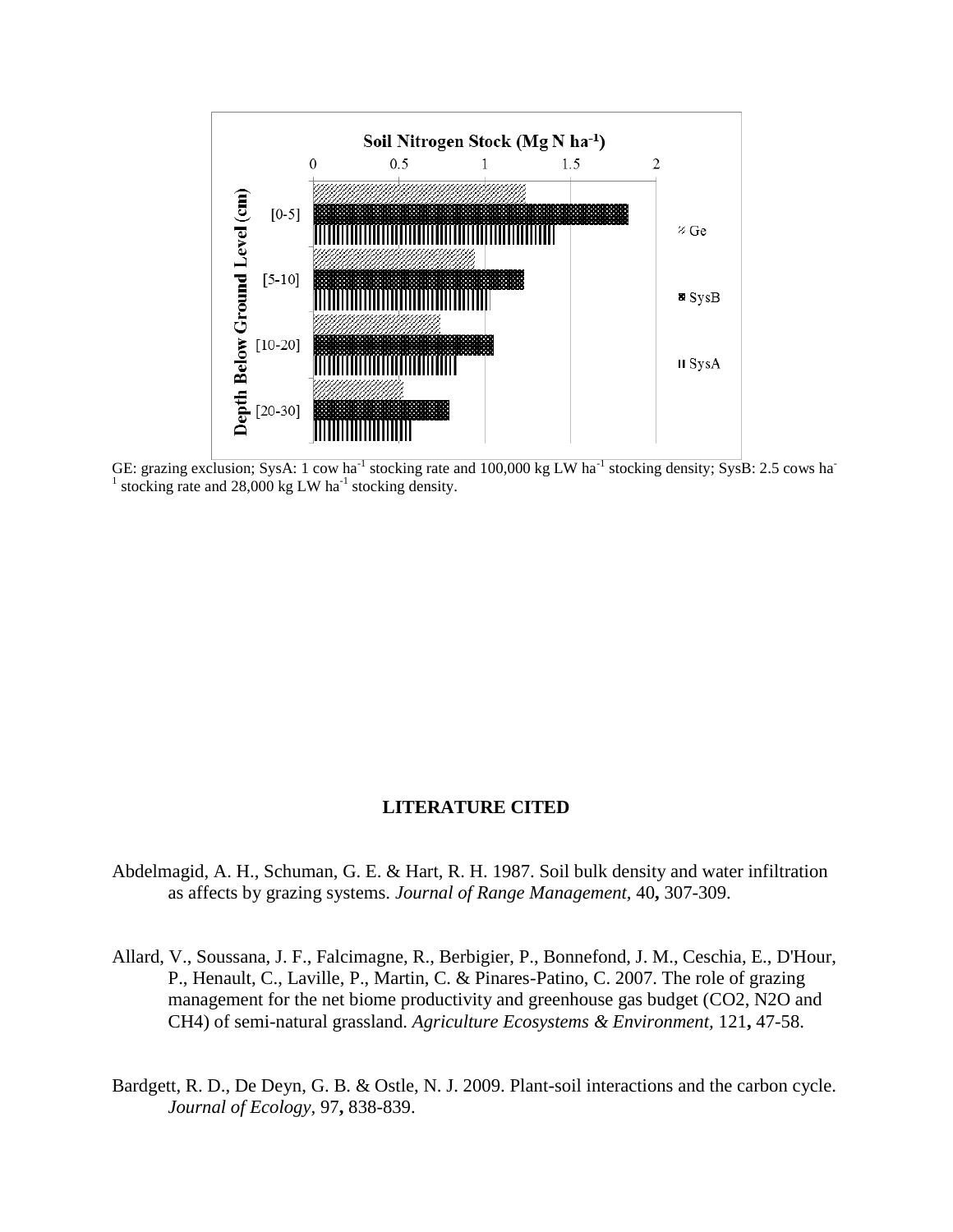- Bird, S. B., Herrick, J. E., Wander, M. M. & Wright, S. F. 2002. Spatial heterogeneity of aggregate stability and soil carbon in semi-arid rangeland. *Environmental Pollution,* 116**,** 445-455.
- Blanco-Canqui, H. & Lal, R. 2008. No-tillage and soil-profile carbon sequestration: An on-farm assessment. *Soil Science Society of America Journal,* 72**,** 693-701.
- Blake, G.R., and K.H. Hartge. 1986. Bulk density. p. 363–375. In A. Klute (ed.) *Methods of soil analysi*s. Part 1. 2nd ed. Agron. Monogr. 9. ASA and SSSA, Madison, WI
- Cannell, M.G.R., Milne, R., Hargreaves, K.J., Brown, T.A.W., Cruickshank, M.M., Bradley, R.I., Spencer, T., Hope, D., Billett, M.F., Adger, W.N. & Subak, .S. 1999. National inventories of terrestrial carbon sources and sinks: The UK experience. *Climatic Chang*e, 42, 505–530.
- Chapin III, F.S., Matson, P.A., Mooney, H.A., 2002. *Principles of Terrestrial Ecosystem Ecology*. Springer, New York.
- Conant, R. T., Paustian, K. & Elliott, E. T. 2001. Grassland management and conversion into grassland: Effects on soil carbon. *Ecological Applications,* 11**,** 343-355.
- Derner, J. D., Briske, D. D. & Boutton, T. W. 1997. Does grazing mediate soil carbon and nitrogen accumulation beneath C-4, perennial grasses along an environmental gradient? *Plant and Soil,* 191**,** 147-156.
- Du Preez, C. C. & Snyman, W.A. 1993. Organic matter content of a soil in a semiarid climate with three long-standing veld conditions. *African Journal of Range & Forage Science,*  10, 108–110.
- Ellert, B.H., Janzen, H.H., VandenBygaart, A.J., Bremer, E. 2002. Measuring change in soil organic carbon storage. Carter, M.R., Gregorich, E.G. (eds). In Soil sampling and methods of analysis, 2<sup>nd</sup> Edition. CRC Press. Boca Ration, Florida.
- Follett, R. F., J. M. Kimble, and R. Lal. 2001. The potential of U.S. grazing lands to sequester soil carbon. Pages 401–430, in R. F. Follett, J. M. Kimble, and R. Lal. Eds, The Potential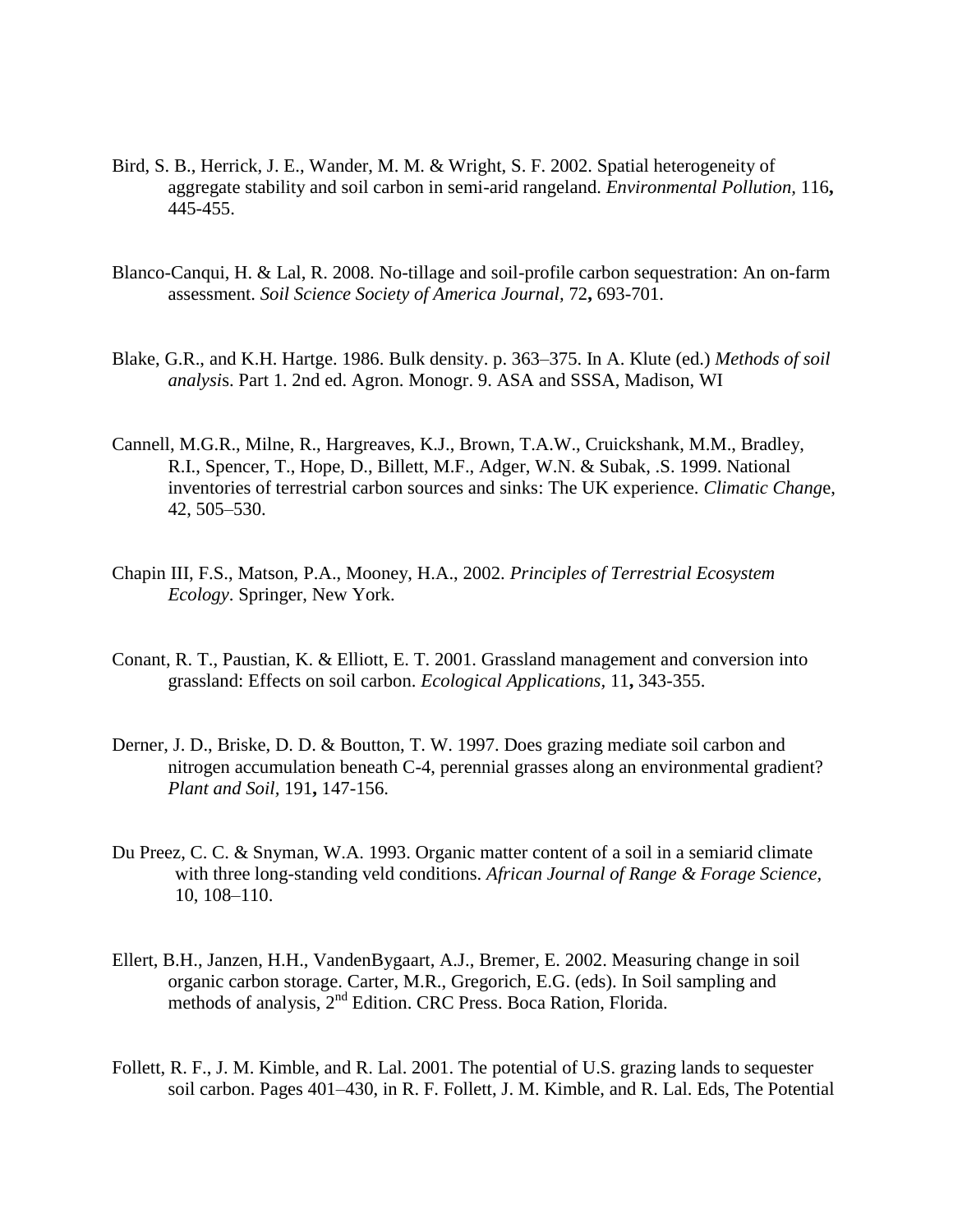of U.S. *Grazing Lands to Sequester Carbon and Mitigate the Greenhouse Effect*. Lewis Publishers, Boca Raton, FL.

- Franzluebbers, A. J. & Stuedemann, J. A. 2009. Soil-profile organic carbon and total nitrogen during 12 years of pasture management in the Southern Piedmont USA. *Agriculture Ecosystems & Environment,* 129**,** 28-36.
- Freibauer, A., Rounsevell, M. D. A., Smith, P. & Verhagen, J. 2004. Carbon sequestration in the agricultural soils of Europe. *Geoderma,* 122**,** 1-23.
- Gillen, R. L., McCollum, F. T., Hodges, M. E., Brummer, J. E. & Tate, K. W. 1991. Plant community responses to short duration grazing in tallgrass prairie. *Journal of Range Management,* 44**,** 124-128.
- IPCC. 2007. *IPCC Climate Change 2007: Mitigation*. Intergovernamental Panel on Climate Change. Cambrige, University Press.
- Jarvis, S. C., Yamulki, S. & Brown, L. 2001. Sources of nitrous oxide emissions in intensive grassland managements. *Phyton-Annales Rei Botanicae,* 41**,** 107-118.
- Liebig, M. A., Gross, J. R., Kronberg, S. L., Phillips, R. L. & Hanson, J. D. 2010. Grazing Management Contributions to Net Global Warming Potential: A Long-term Evaluation in the Northern Great Plains. *Journal of Environmental Quality,* 39**,** 799-809.

Liu, Y.R., C. Yang, Z.M. Zhu, and M.L. Liu. 2004. Soil C and N dynamics during desertifi cation of grassland in Northern China. *Chin. J. Appl. Ecol.* 15:1604−1606.

- Machefert, S. E., Dise, N. B., Goulding, K. W. T. & Whitehead, P. G. 2002. Nitrous oxide emission from a range of land uses across Europe. *Hydrology and Earth System Sciences,* 6**,** 325-337.
- Milchunas, D. G. & Lauenroth, W. K. 1993. Quantitative effects of grazing on vegetation and soils over a global range of environments. *Ecological Monographs,* 63**,** 327-366.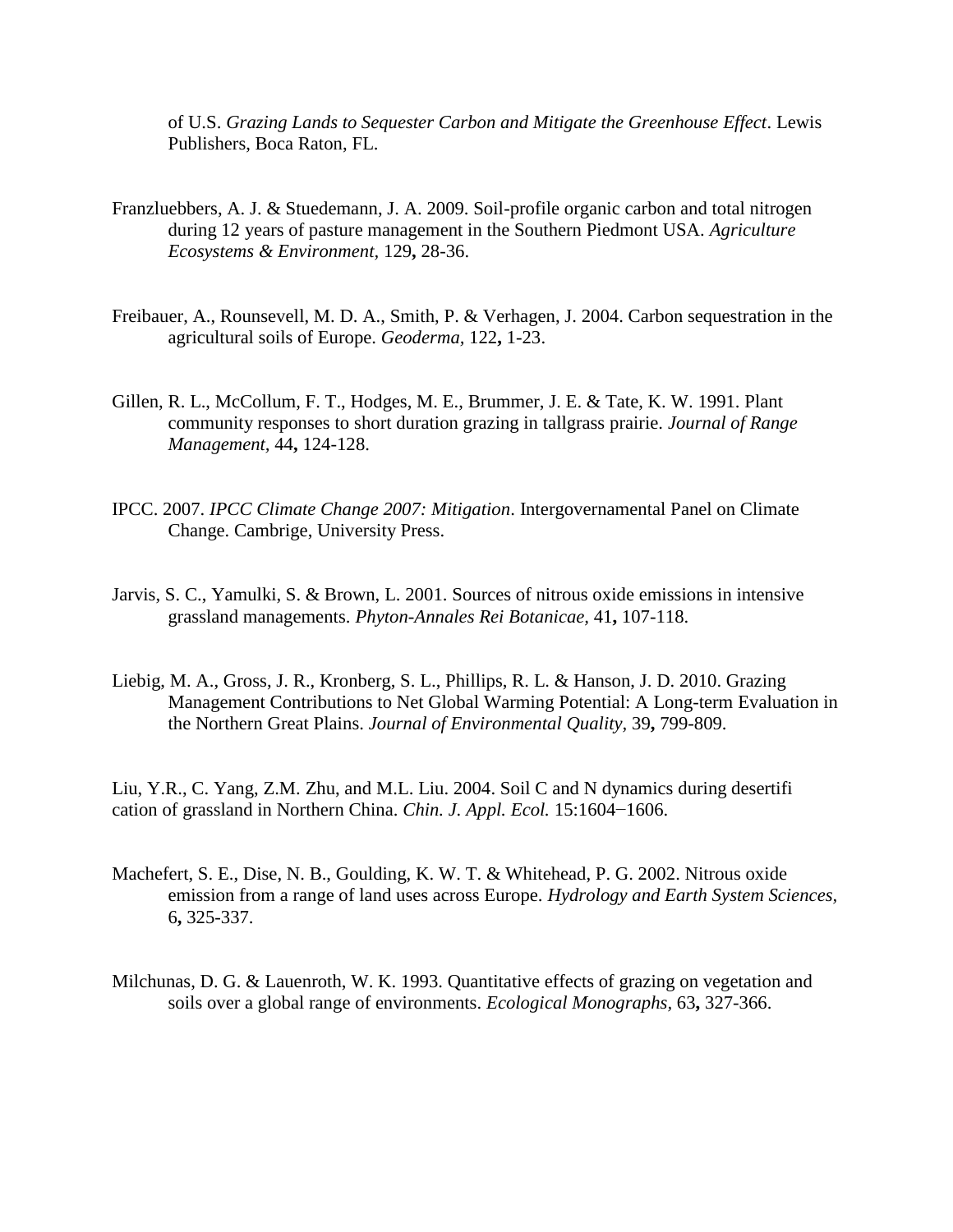- Naeth, M. A., Bailey, A. W., Pluth, D. J., Chanasyk, D. S. & Hardin, R. T. 1991. Grazing impacts on litter and soil organic matter in mixed prairie and fescue grasslands ecosystems of Alberta. *Journal of Range Management,* 44**,** 7-12.
- Neff, J. C., Reynolds, R. L., Belnap, J. & Lamothe, P. 2005. Multi-decadal impacts of grazing on soil physical and biogeochemical properties in southeast Utah. *Ecological Applications,* 15**,** 87-95.
- Ogle, S. M., Conant, R. T. & Paustian, K. 2004. Deriving grassland management factors for a carbon accounting method developed by the intergovernmental panel on climate change. *Environmental Management,* 33**,** 474-484.
- Parton, W. J., Schimel, D. S., Cole, C. V. & Ojima, D. S. 1987. Analysis of factors controlling soil organic matter levels in Great Plains grasslands. *Soil Science Society of America Journal,* 51**,** 1173-1179.
- Parton, W. J., Scurlock, J. M. O., Ojima, D. S., Gilmanov, T. G., Scholes, R. J., Schimel, D. S., Kirchner, T., Menaut, J. C., Seastedt, T., Moya, E. G., Kamnalrut, A. & Kinyamario, J. I. 1993. Observations and modeling of biomass and soil organic matter dynamics for the grassland biome worldwide. *Global Biogeochemical Cycles,* 7**,** 785-809.
- Reeder, J. D. & Schuman, G. E. 2002. Influence of livestock grazing on C sequestration in semiarid mixed-grass and short-grass rangelands. *Environmental Pollution,* 116**,** 457-463.
- Robertson, G. P., Paul, E. A. & Harwood, R. R. 2000. Greenhouse gases in intensive agriculture: Contributions of individual gases to the radiative forcing of the atmosphere. *Science,* 289**,** 1922-1925.
- Sanjari, G., Ghadiri, H., Ciesiolka, C. A. A. & Yu, B. 2008. Comparing the effects of continuous and time-controlled grazing systems on soil characteristics in Southeast Queensland. *Australian Journal of Soil Research,* 46**,** 348-358.
- Savadogo, P., Sawadogo, L. & Tiveau, D. 2007. Effects of grazing intensity and prescribed fire on soil physical and hydrological properties and pasture yield in the savanna woodlands of Burkina Faso. *Agriculture Ecosystems & Environment,* 118**,** 80-92.
- SAS. Statistical Analysis System. SAS Institute, Inc. Raleigh, North Carolina, 1987.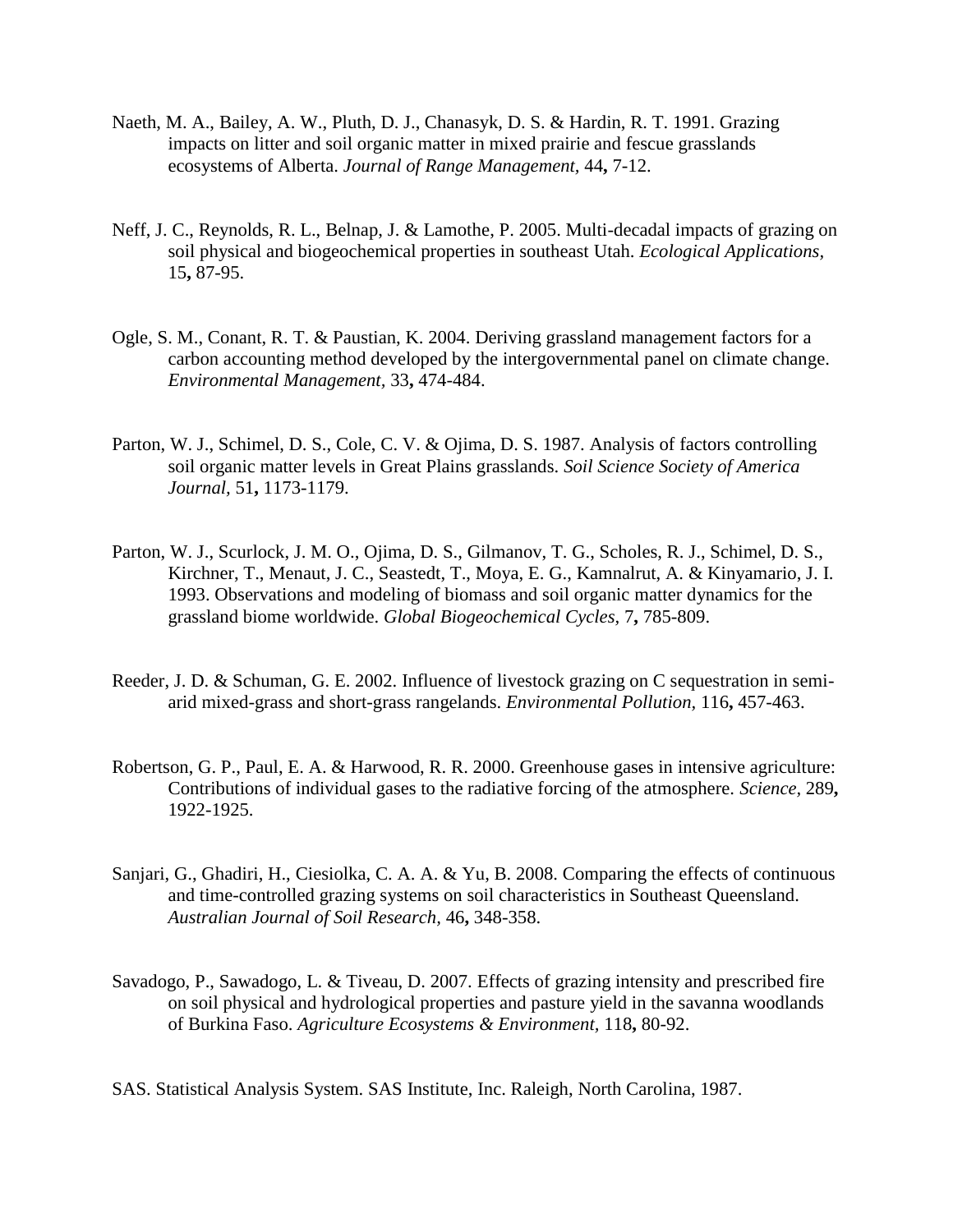- Schipper, L. A., Baisden, W. T., Parfitt, R. L., Ross, C., Claydon, J. J. & Arnold, G. 2007. Large losses of soil C and N from soil profiles under pasture in New Zealand during the past 20 years. *Global Change Biology,* 13**,** 1138-1144.
- Schipper, L. A., Parfitt, R. L., Ross, C., Baisden, W. T., Claydon, J. J. & Fraser, S. 2010. Gains and losses in C and N stocks of New Zealand pasture soils depend on land use. *Agriculture Ecosystems & Environment,* 139**,** 611-617.
- Schipper, L. A. & Sparling, G. P. 2011. Accumulation of soil organic C and change in C:N ratio after establishment of pastures on reverted scrubland in New Zealand. *Biogeochemistry,* 104**,** 49-58.
- Schuman, G. E., Janzen, H. H. & Herrick, J. E. 2002. Soil carbon dynamics and potential carbon sequestration by rangelands. *Environmental Pollution,* 116**,** 391-396.
- Schuman, G. E., Reeder, J. D., Manley, J. T., Hart, R. H. & Manley, W. A. 1999. Impact of grazing management on the carbon and nitrogen balance of a mixed-grass rangeland. *Ecological Applications,* 9**,** 65-71.
- Schulte, E.E. and B.G. Hopkins. 1996. Estimation of soil organic matter by weight Loss-On-Ignition. p. 21-32. In: *Soil Organic matter: Analysis and Interpretation*. (ed.) F.R. Magdoff, M.A. Tabatabai and E.A. Hanlon, Jr. Special publication No. 46. Soil Sci. Soc. Amer. Madison, WI.
- Shariff, A. R., Biondini, M. E. & Grygiel, C. E. 1994. Grazing intensity effects on litter decomposition and soil nitrogen mineralization. *Journal of Range Management,* 47**,** 444- 449.
- Smith, P., Goulding, K. W., Smith, K. A., Powlson, D. S., Smith, J. U., Falloon, P. & Coleman, K. 2001. Enhancing the carbon sink in European agricultural soils: including trace gas fluxes in estimates of carbon mitigation potential. *Nutrient Cycling in Agroecosystems,* 60**,** 237-252.
- Soussana, J. F., Allard, V., Pilegaard, K., Ambus, P., Amman, C., Campbell, C., Ceschia, E., Clifton-Brown, J., Czobel, S., Domingues, R., Flechard, C., Fuhrer, J., Hensen, A., Horvath, L., Jones, M., Kasper, G., Martin, C., Nagy, Z., Neftel, A., Raschi, A., Baronti, S., Rees, R. M., Skiba, U., Stefani, P., Manca, G., Sutton, M., Tubaf, Z. & Valentini, R.